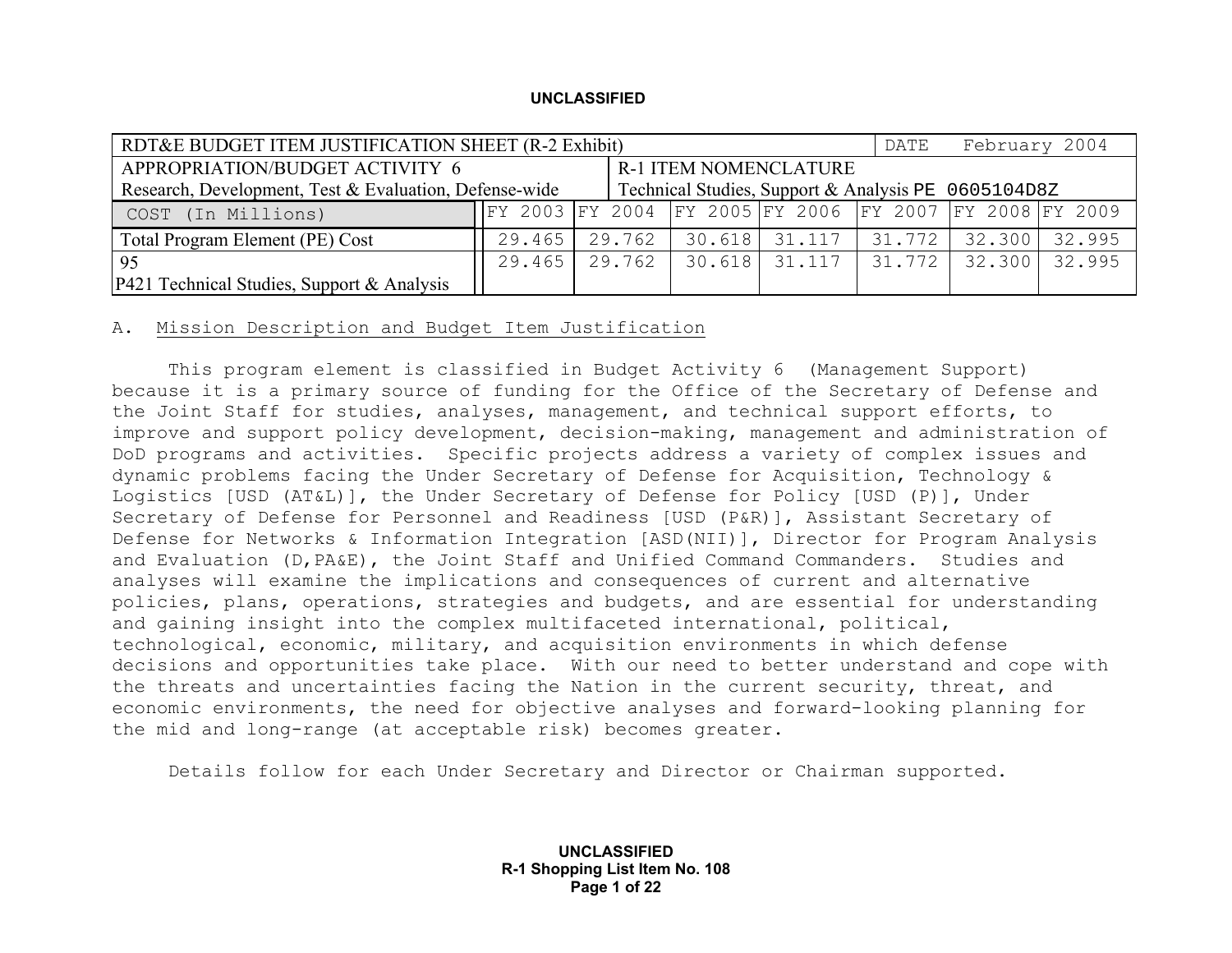| <b>UNCLASSIFIED</b>                                               |                       |                                                     |  |
|-------------------------------------------------------------------|-----------------------|-----------------------------------------------------|--|
| RDT&E BUDGET ITEM JUSTIFICATION SHEET (R-2 Exhibit)               |                       | DATE February 2004                                  |  |
| APPROPRIATION/BUDGET ACTIVITY                                     | R-1 ITEM NOMENCLATURE |                                                     |  |
| <b>Research, Development, Test &amp; Evaluation, Defense-wide</b> |                       | Technical Studies, Support & Analysis PE 0605104D8Z |  |

## **General Support for USD (ACQUISITION, TECHNOLOGY & LOGISTICS):**

## **FY 2003 Accomplishments**

- For SECDEF directly, further developed a capabilities-based Rapid Dominance strategy (Shock & Awe)
- Continued integration and display of Hard & Deeply Buried Target Defeat requirements and program options
- Continued long-range precision strike assessment from an integrated global perspective to provide a comprehensive, integrated and responsive long-range strike capability and quickly overcome projected anti-access and area denial scenarios.
- Single Integrated Space, Air , and Ground Pictures– Continued to build upon current developmental and legacy efforts to provide Full Spectrum Dominance in which we provide situational awareness for missile warnings, intelligence, surveillance, and reconnaissance., bringing together Services to leverage existing capabilities and data sharing technologies to enhance precision targeting and tracking and identification of friendly forces on the battlefield.
- Determined the common data base requirements for DoD Unmanned Aerial Vehicle (UAV) mission planning and proposed a single common mission planning architecture based on a module-based system and standard formats.
- Continued to evaluate technical, architectural, and programmatic issues in ballistic and cruise missile defense: space based sensors, radar systems, electro-optical systems, missile propulsion, missile guidance-and-control, software, lasers, algorithms, and systems engineering. In support of boost and mid-course intercept as well as terminal phase ballistic missile intercept, examine programmatic and technical issues associated with airborne and space based lasers systems and architectures.
- Supported activities for analyzing the interoperability dimensions of military requirements presented in new Operational Requirements Documents and assessing whether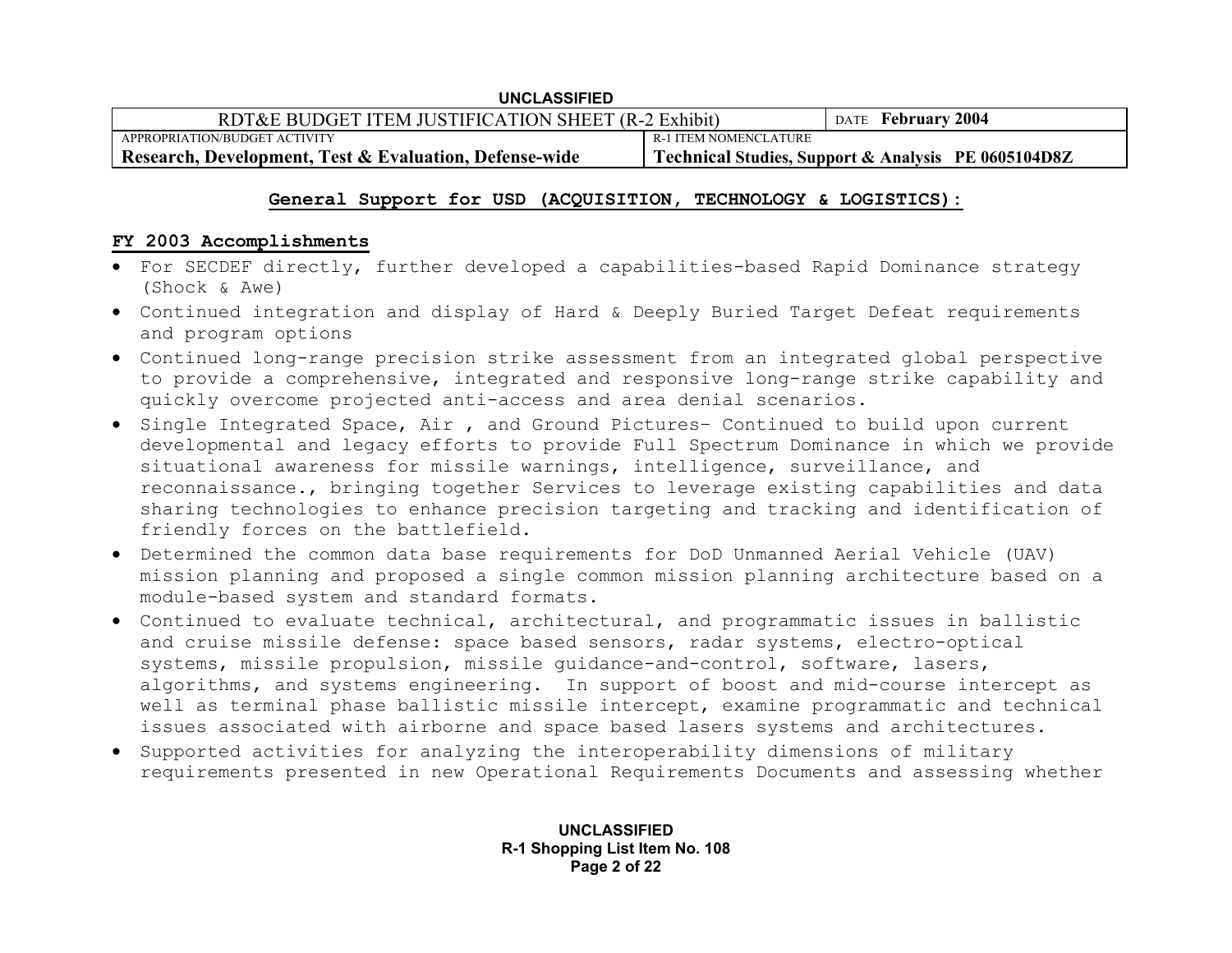| RDT&E BUDGET ITEM JUSTIFICATION SHEET (R-2 Exhibit)    |                       | DATE February 2004                                  |
|--------------------------------------------------------|-----------------------|-----------------------------------------------------|
| APPROPRIATION/BUDGET ACTIVITY                          | R-1 ITEM NOMENCLATURE |                                                     |
| Research, Development, Test & Evaluation, Defense-wide |                       | Technical Studies, Support & Analysis PE 0605104D8Z |

the requirements as stated are adequate for producing a system that will achieve the needed interoperability.

- Analyzed TACAIR weapon systems performance, cost, and schedule issues in support of acquisition milestone decisions and DoD planning, programming, and budgeting activities.
- Studied the effectiveness a SMART (Sports Medicine and Recondition Therapy) Center in a forward deployed operation or in a CONUS tactical unit in order to improve mission readiness of military operations through decreased medical attrition rates.
- Reviewed selected system-of-system concepts including Global Information Grid (GIG) to assess application of the Joint Technical Architecture and the extent of resulting interoperability.
- Implemented steps to review and document processes and technologies DoD-wide that serve as barriers or enablers to information, logistics, and business system interoperability.
- Estimated DoD laboratories' ability to biomonitor blood, and developed internal DoD capability to analyze blood for VOC (Volatile Organic Compounds)
- Assessed state of markets/firms -- Tactical Aircraft (retaining future design/manufacturing capability), Helicopters, Space, Missiles and Precision Guided Munitions (PGM), UAV, Shipbuilding, and Less Traditional Supplier Industry Studies
- Assessed Acquisition Program Plans, especially Nunn McCurdy breaches on various programs, and the Joint Strike Fighter
- Ensured continuing competition in Defense Industrial Base—performed Merger & Acquisition reviews (including Northrop Grumman/Newport News, TRW, Boeing/Hughes, L3- Communications/Raytheon, AIS and Perkins)
- Analyzed foreign Defense Industry Structure, esp. foreign supplier capabilities for JSF and other programs though building a database on thirty international companies
- Supported Defense Science Board task forces--Acquisition of National Security Space Programs, Enduring Freedom Lessons Learned, Unexploded Ordnance, Defense Against

**UNCLASSIFIED R-1 Shopping List Item No. 108 Page 3 of 22**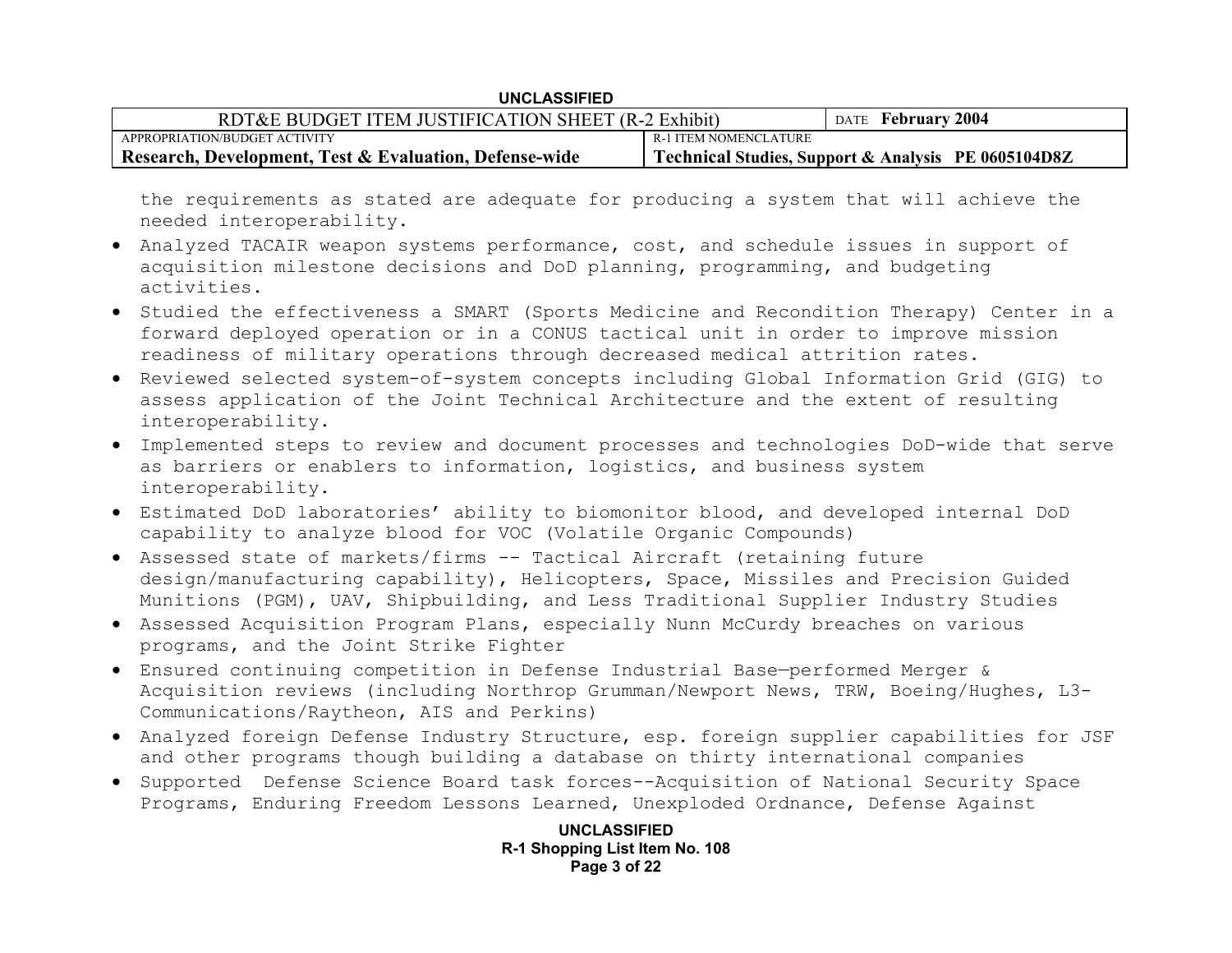| <b>UNCLASSIFIED</b>                                               |                       |                                                     |  |
|-------------------------------------------------------------------|-----------------------|-----------------------------------------------------|--|
| RDT&E BUDGET ITEM JUSTIFICATION SHEET (R-2 Exhibit)               |                       | DATE February 2004                                  |  |
| APPROPRIATION/BUDGET ACTIVITY                                     | R-1 ITEM NOMENCLATURE |                                                     |  |
| <b>Research, Development, Test &amp; Evaluation, Defense-wide</b> |                       | Technical Studies, Support & Analysis PE 0605104D8Z |  |

Terrorist Use of Nuclear Weapons Against US, Exploiting Technology for Transformation, Down Vaccine Selection Process (Smallpox), Interference Capabilities, Sea Basing, Joint Experimentation, DoD Roles and Missions in Homeland Security, Enabling Joint Forces Capabilities, Managing Foreign Intelligence by Focusing on Ends Vice Means, Future Conventional & Nuclear Strategic Strike Capabilities, Special Operations employment and intelligence in the War on Terrorism, and B-52 Re-Engining

- Per Congressional direction, evaluated weapon systems requirements and acquisition issues, and submitted master planning documents for key defense mission areas: Conventional Munitions (data collection annually, report submitted every other year), Anti-armor Munitions, and Electronic Warfare.
- CAMIS--Finalized and implemented a web-based, on-line system to capture A-76 data savings, validate the data, and finalize DOD Cost Comparison Handbook
- Developed tools to measure the ability of DoD Fire and Emergency Services to respond to weapons of mass destruction events and recommend means to improve their effectiveness.
- Analyzed 70 newly completed military construction buildings to determine systemic design and construction deficiencies that should have been corrected in design estimate costs to abate the hazards during occupancy. Will write a report cooperatively with industry to fix the problems.
- Developed an inventory of operational ranges and munitions response properties; assessed the cost for remedial action to remove unexploded ordnance contamination from operational ranges; and provide an assessment of available technologies and outline a technology roadmap to lower overall program cost.
- Conducted ESOH (Environmental Safety, Operations, and Health) risk analysis on beryllium in rocket propellant to estimate the magnitude of worker exposure.
- Identified the impacts of alternative utilities on Facilities sustainment costs
- The Small Business Innovation Research (SBIR) Program Reauthorization Act of 2000 (PL 106-554) requires the Department of Defense to cooperatively support the National Academy of Sciences (NAS) comprehensive study of how the SBIR Program has stimulated

**UNCLASSIFIED R-1 Shopping List Item No. 108 Page 4 of 22**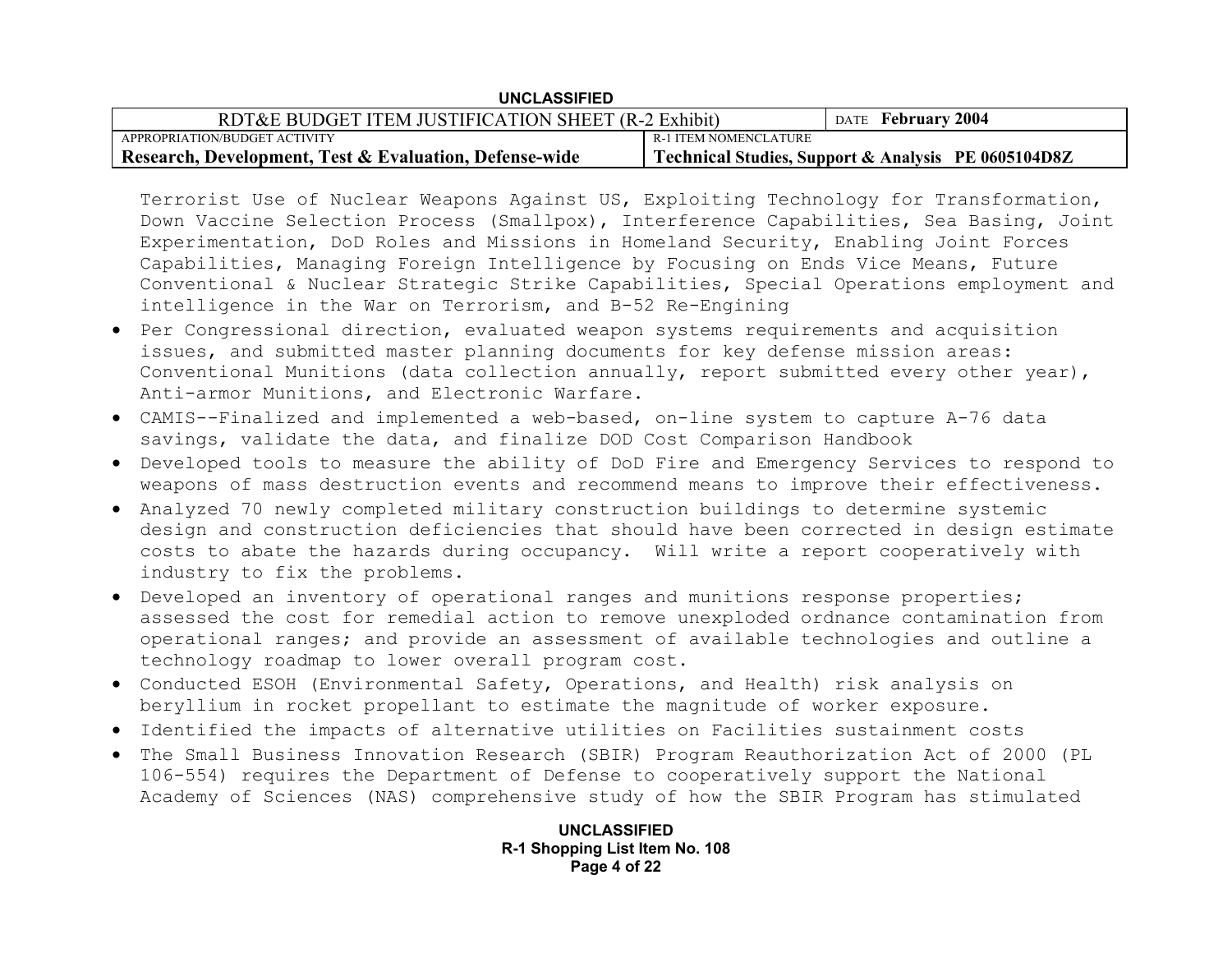| RDT&E BUDGET ITEM JUSTIFICATION SHEET (R-2 Exhibit)    |                       | DATE February 2004                                  |
|--------------------------------------------------------|-----------------------|-----------------------------------------------------|
| APPROPRIATION/BUDGET ACTIVITY                          | R-1 ITEM NOMENCLATURE |                                                     |
| Research, Development, Test & Evaluation, Defense-wide |                       | Technical Studies, Support & Analysis PE 0605104D8Z |

technological innovation and used small businesses to meet federal research and development needs.

### **FY 2004 Program:**

- Project long term Operations & Support costs for the whole DoD
- Perform trade-off analyses of GMTI (Ground Moving Target Indicator) and Cruise Missile Defense Sensor Systems
- Assess the effectiveness and cost of Unmanned Air Vehicles
- Research on Sizing the Medical Readiness Capability and Managing Beneficiary Demand
- Cost Analysis of the Integrated Global 'Footprint'
- Analyze ways to transfer critical technologies from the military to civilian First Responders to emergencies
- Continue analysis of Joint Airborne Electronic System of Systems
- Analyze the UAV spectrum
- Refine the Nuclear Posture Review incorporating new TRIAD strike force requirements and acquisition approach/programming consistent with the Defense Planning Guidance and the President's direction for Global Strike.
- Continue the Combat Identification Architecture Study to improve the accuracy of the characterization of detected objects in the joint battlespace, minimize fratricide, and improve operational effectiveness
- Assess the potential combat effectiveness of alternative tactical aircraft forces
- Study development, implementation, and investment strategy of advanced electronic countermeasure capabilities
- Develop methods to improve Unmanned Aerial Vehicle survivability
- Identify and analyze the roles of Unmanned Aerial and Ground Vehicles and identified methods to integrate both types of systems.

**UNCLASSIFIED R-1 Shopping List Item No. 108 Page 5 of 22**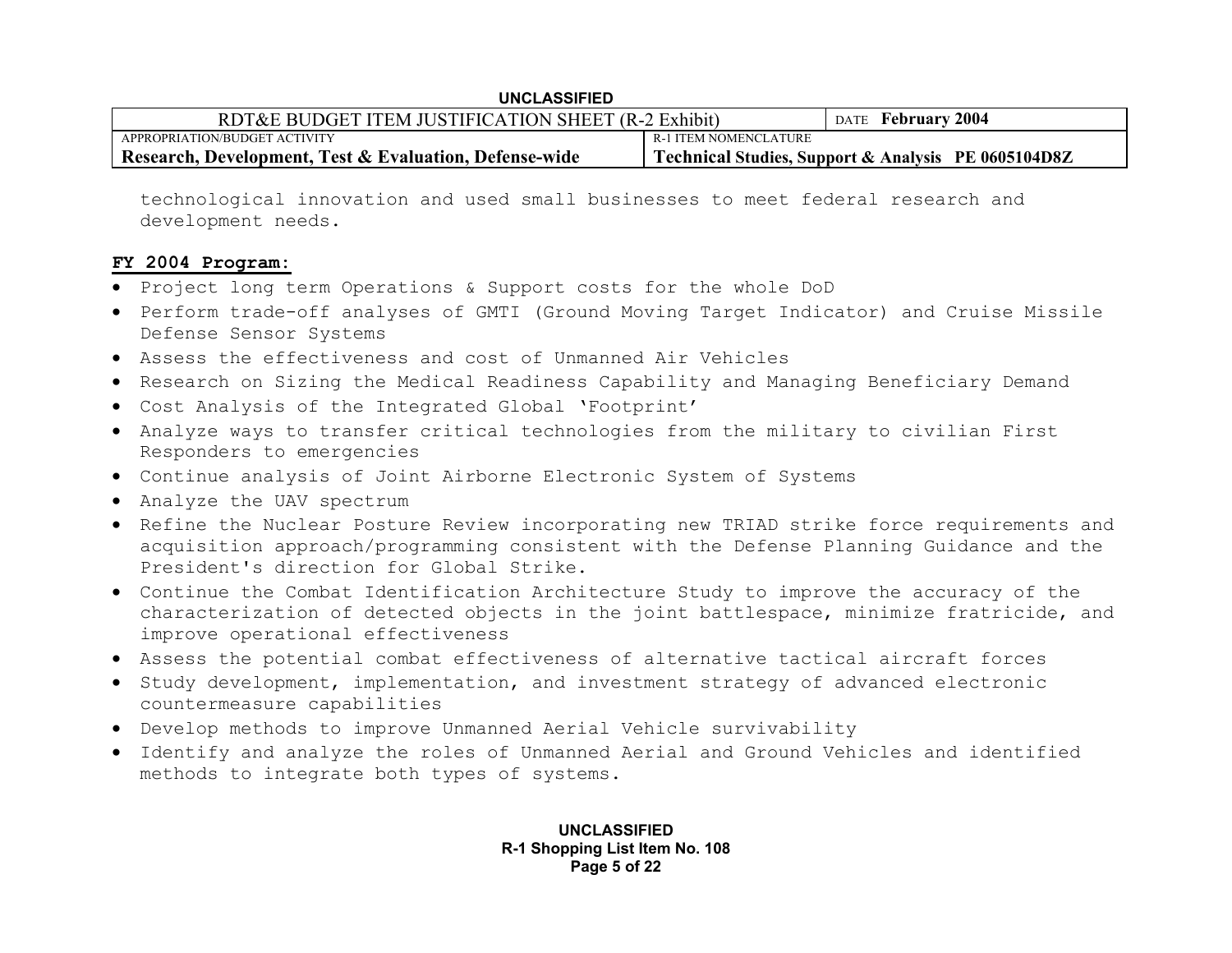|  | <b>UNCLASSIFIED</b> |
|--|---------------------|
|--|---------------------|

| RDT&E BUDGET ITEM JUSTIFICATION SHEET (R-2 Exhibit)               |                       | DATE February 2004                                  |
|-------------------------------------------------------------------|-----------------------|-----------------------------------------------------|
| APPROPRIATION/BUDGET ACTIVITY                                     | R-1 ITEM NOMENCLATURE |                                                     |
| <b>Research, Development, Test &amp; Evaluation, Defense-wide</b> |                       | Technical Studies, Support & Analysis PE 0605104D8Z |

- Analyze and identify appropriate air-worthiness and air safety standards for Unmanned Aerial Vehicles (UAVs)
- Study the effects of small and handheld UAVs on manned aircraft, and identify ways to better integrate the battlespace.
- Perform in-depth industrial analyses of the sub-tier supplier base for the tactical missile and precision guided munitions (PGM) industry including market analysis, evaluation of industrial health and capacity, and recommended DoD actions
- Examine the long-term DoD acquisition model for advanced semiconductor devices used in military and intelligence applications (recommended by FY03 Appropriations Conference Report)
- Continue to evaluate technical, architectural, and programmatic issues in ballistic and cruise missile defense: space based sensors, radar systems, electro-optical systems, missile propulsion, missile guidance-and-control, software, lasers, algorithms, and systems engineering.
- Conduct detailed engineering-level vulnerability analysis of Space-based and terrestrial WMD control systems; Long-range, space-based and air-breathing, ISR/Targeting and control systems; land-based OTH surveillance and targeting mechanisms; and dynamically targetable, long-range, cruise and ballistic missile weapons.
- Analyze TACAIR weapon systems performance, cost, and schedule issues in support of acquisition milestone decisions and DoD planning, programming, and budgeting activities.
- Respond to Congressional direction to evaluate weapon systems requirements and acquisition issues, and to submit master planning documents for key defense mission areas: Conventional Munitions Master Plan (data collection annually, report submitted every other year), Anti-armor Munitions Master Plan, DoD Electronic Warfare Plan

**UNCLASSIFIED R-1 Shopping List Item No. 108 Page 6 of 22**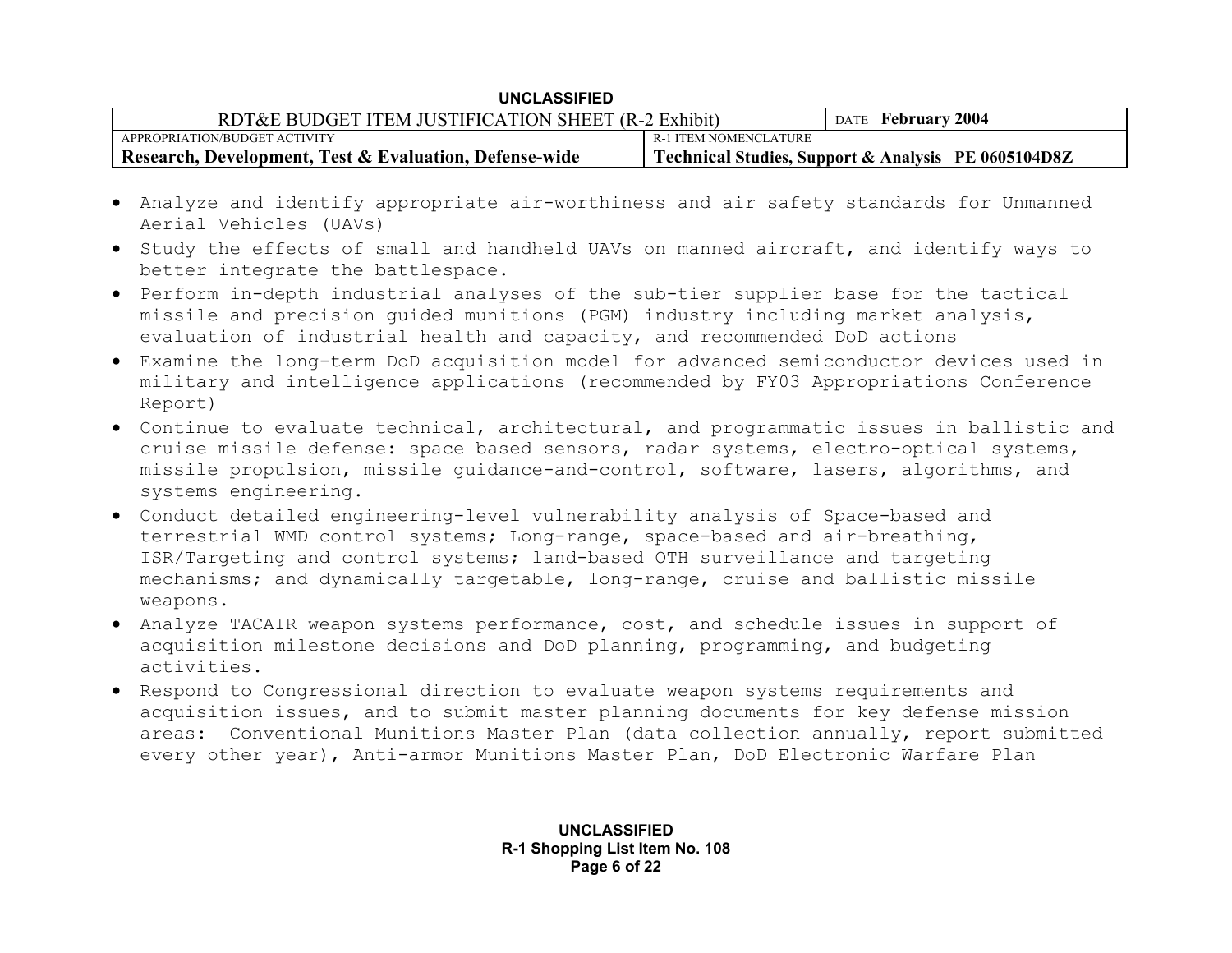| RDT&E BUDGET ITEM JUSTIFICATION SHEET (R-2 Exhibit)    |                       | DATE February 2004                                  |
|--------------------------------------------------------|-----------------------|-----------------------------------------------------|
| APPROPRIATION/BUDGET ACTIVITY                          | R-1 ITEM NOMENCLATURE |                                                     |
| Research, Development, Test & Evaluation, Defense-wide |                       | Technical Studies, Support & Analysis PE 0605104D8Z |

- Continue analytic effort to assess total joint warfighting requirements, define systems-of-systems architectures, set and implement policy for systems engineering, interoperability, and integration.
- Provide executive oversight of the multi-service Family of Interoperable Operational Pictures (FIOP) effort to further develop concepts for integrating Single Integrated Air, Ground, Maritime, Space, and Special Operations Pictures, Common Operational Picture and Common Tactical Picture to develop 80% solutions for the FIOP overarching initiative.
- Provide executive oversight of the Blue Force Tracking (BFT) initiative, ensuring multi-service participation and inclusion of technologies from the BFT Advanced Concepts and Technology Demonstration (ACTD).
- Continue support for US-UK Interoperability Commission with emphasis on weapons systems visibility, collaboration and "arrive on site first day integration" war fighting capabilities with emphasis on development of agreed network interfaces, data sharing arrangements, and tactical user operations conventions for military planning through strike functions
- Analyze economic and legal issues hindering privatization of DoD utility systems.
- Ongoing Technical and economic analysis to support Merger & Acquisition reviews
- Assess track record of divestitures used to remedy anti-competitive structures resulting from mergers between defense suppliers
- Continue to monitor footprint of foreign defense firms in the U.S.

### **FY 2005 Plans:**

- Support high priority classified initiatives for the new DUSD (Intelligence)
- Support several Task Forces for the Defense Science Board
- Ongoing Technical and economic analysis to support Merger & Acquisition reviews
- Create database for transparency of all OSD special analyses

**UNCLASSIFIED R-1 Shopping List Item No. 108 Page 7 of 22**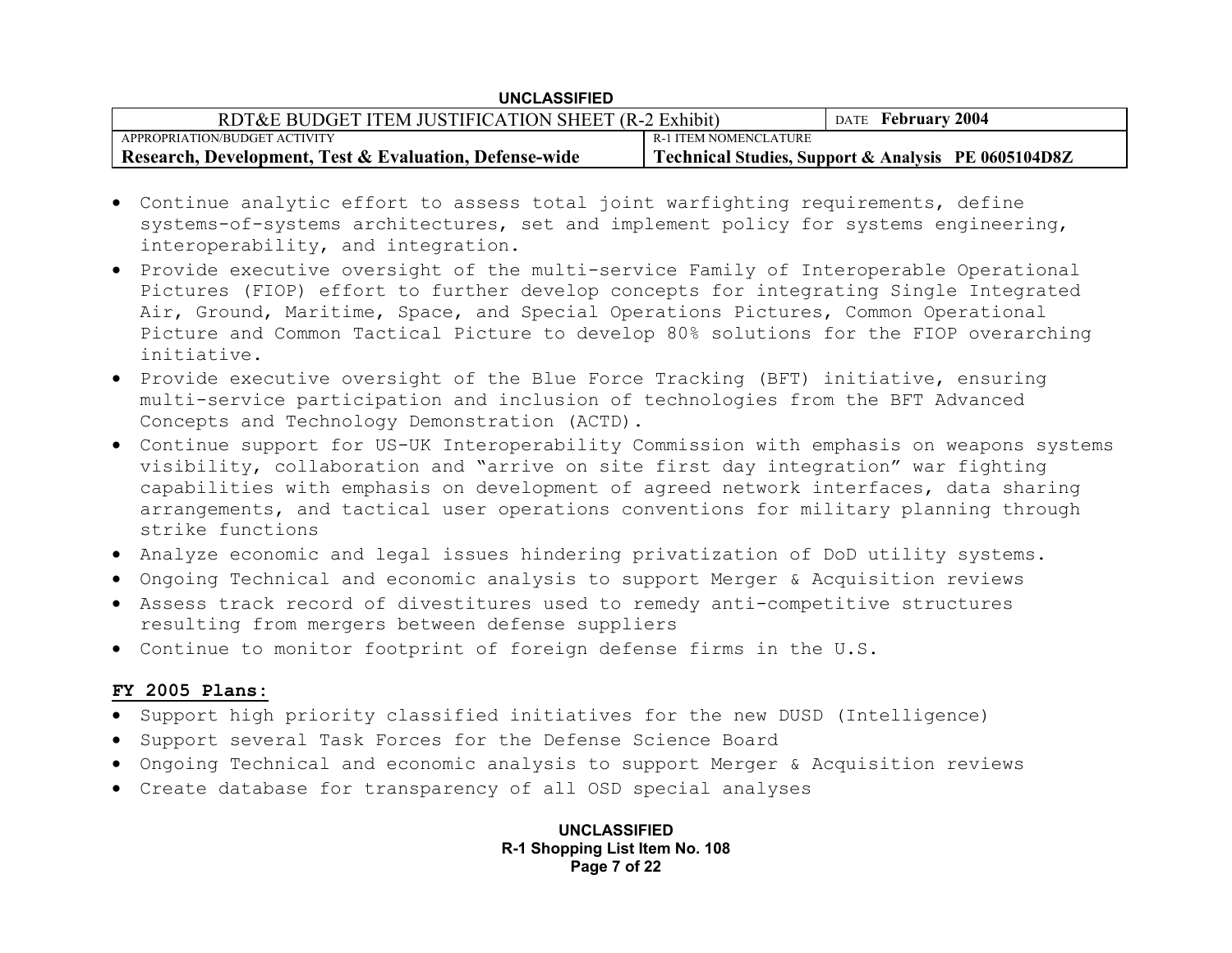| <b>UNCLASSIFIED</b>                                    |                       |                                                     |  |
|--------------------------------------------------------|-----------------------|-----------------------------------------------------|--|
| RDT&E BUDGET ITEM JUSTIFICATION SHEET (R-2 Exhibit)    |                       | DATE February 2004                                  |  |
| APPROPRIATION/BUDGET ACTIVITY                          | R-1 ITEM NOMENCLATURE |                                                     |  |
| Research, Development, Test & Evaluation, Defense-wide |                       | Technical Studies, Support & Analysis PE 0605104D8Z |  |

- Review allied/coalition partner system developments and acquisition programs to assess interoperability potential and impacts.
- Continue support for National and Allied Coalition efforts for interoperable tactical communications (JTRS/Bowman, ICOG Interoperable Tactical Communications Task Force, to include support for development of US direct interoperability with the UK Bowman radio)
- Conduct several 'cross-cutting analyses' in areas of common concern to several OSD entities, to increase synergy and information sharing within the SECDEF staff

## **Technical Support for the Director, Program Analysis & Evaluation**

## **FY 2003 Accomplishments:**

- Analyzed operational effectiveness of the Future Combat System (FCS) to inform Program Reviews for FY 04-09, and provide alternative, executable courses of action for the Army.
- Continued development of a critical management indicators, tools, and techniques for incorporation into the DPP materials used to provide DoD senior leadership with an overview of the long term trends, "health", and affordability of the defense program..
- Reviewed ongoing issues arising from integration of key technologies in RAH-66 Comanche helicopter and the Beyond Line-of-Sight (BLOS) missile.
- Examined survivability, lethality, and range of individual platforms identified as potential LRI aircraft in context of future threat scenarios to show how platform alternatives influence the effectiveness of the entire force.
- Reviewed army force and manpower issues that arise as part of Program Reviews.
- Reviewed radar technologies to meet future shipboard air defense needs.
- Developed tool for comparing performances of alternative systems, weapon configuration, and force levels.
- Developed mathematical/engineering tools needed to in TACAIR analyses and studies.

**UNCLASSIFIED R-1 Shopping List Item No. 108 Page 8 of 22**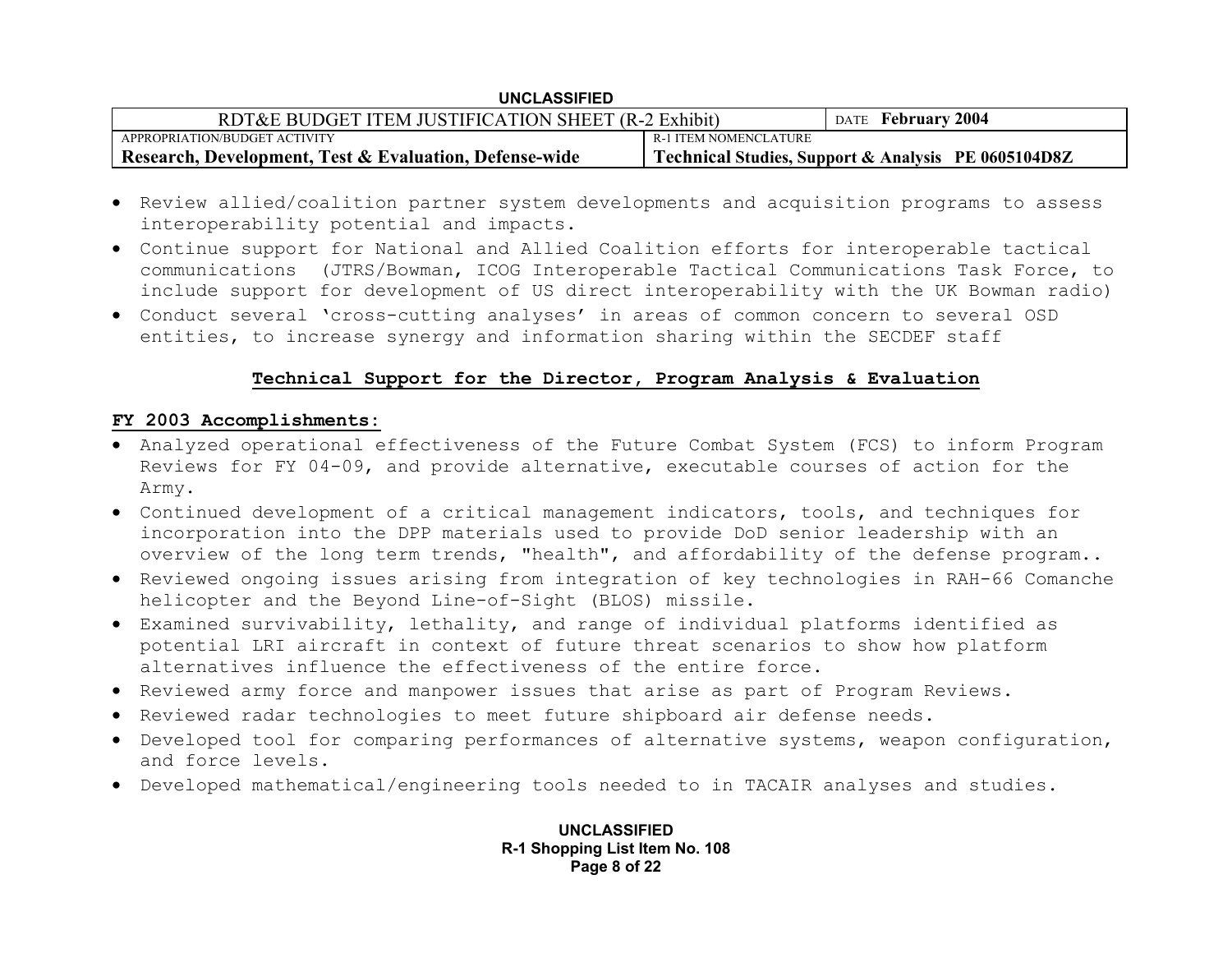| RDT&E BUDGET ITEM JUSTIFICATION SHEET (R-2 Exhibit)    |                       | DATE February 2004                                  |
|--------------------------------------------------------|-----------------------|-----------------------------------------------------|
| APPROPRIATION/BUDGET ACTIVITY                          | R-1 ITEM NOMENCLATURE |                                                     |
| Research, Development, Test & Evaluation, Defense-wide |                       | Technical Studies, Support & Analysis PE 0605104D8Z |

- Assessed operational effectiveness of air-launched weapons performance from a Joint or DoD perspective to aid in future weapon systems decisions.
- Examined the effectiveness of MLRS forces and fire support alternatives.
- Assessed the effectiveness of alternative force mixes for long-range interdiction and air superiority missions.
- Developed a "should cost" model to establish an estimate of requirements for the defense health program and to illuminate decisions on a program that commands an increasing proportion and amount of the DoD topline.
- Estimated the cost of military manpower to make effective force shaping decisions.
- Improved cost estimating relationships for Ballistic Missile Defense systems in preparation for major milestone reviews.
- Provided research on new tools for estimating costs of new development programs in key product sectors.
- Analyzed current program and budget data structures and processes to identify opportunities to integrate and streamline programming and budging data requirements and collection mechanisms.
- Improved the quality, timeliness, and cost effectiveness of DoD software cost estimating with development of a parsimonious set of historical resources and costdriver data, and data collection consistent with principles of acquisition streamlining.
- Developed approach and comprehensive process to estimate the life-cycle cost of the next generation unmanned air vehicles (UAVs) and uninhabited combat air vehicles
- Developed metrics to evaluate the effectiveness and efficiency of Defense Working Capital Funds (DWCF) activities.
- Provided different options for rapid precision global strike.
- Analyzed aerial refueling tanker requirements in support of air mobility operations.

**UNCLASSIFIED R-1 Shopping List Item No. 108 Page 9 of 22**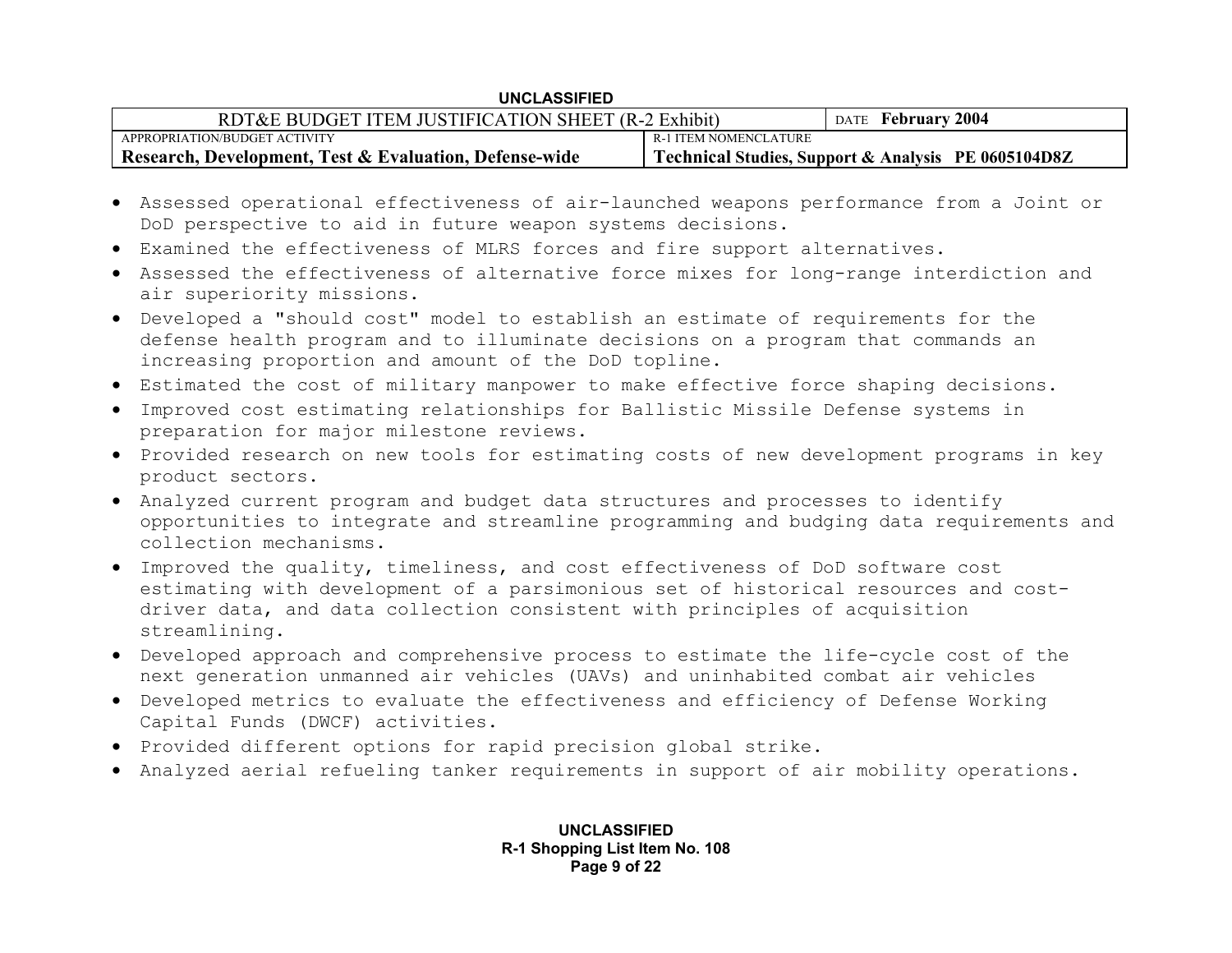| RDT&E BUDGET ITEM JUSTIFICATION SHEET (R-2 Exhibit)    |                       | DATE February 2004                                  |
|--------------------------------------------------------|-----------------------|-----------------------------------------------------|
| APPROPRIATION/BUDGET ACTIVITY                          | R-1 ITEM NOMENCLATURE |                                                     |
| Research, Development, Test & Evaluation, Defense-wide |                       | Technical Studies, Support & Analysis PE 0605104D8Z |

- Developed part of an analytic foundation for examining opportunities and challenges arising from operations with non-US military organization in future smaller scale contingencies (SSCs).
- Analyzed alternatives for structuring future airlift capabilities.
- Verified & Validated simulation model used to analyze strategic lift issues
- Continued development of tool for comparing performances of alternative systems, weapon configuration, and force levels.
- Provided ground forces movement model as basis for ISR in TACAIR air-to-ground campaign modeling.
- Assessed the performance of air-launched weapons from a Joint perspective
- Estimated the cost of military manpower to make effective force shaping decisions.
- Developed metrics that can be used to gauge the sufficiency of military service and major defense agency funding for O&M.
- Analyzed KC-767 pricing, in consideration of DoD lease and buy alternatives for recapitalizing the aerial refueling tanker fleet.

## **FY 2004 Program:**

- Assess the operational effectiveness of the KC-767A aircraft in the aerial refueling role in comparison with the KC-135R.
- Identify the near-term and potential long-term missions that should be conducted by Unmanned Combat Air Vehicles.
- Identify intelligence collection needs and define a corresponding integrated air and space architecture for 2008-2018 time period.
- Analyze the impact of the projected level of global engagement on US force structure on PERSTEMPO and OPTEMPO.
- Analyze cost and force capability implications of current and future defense programs.
- Examine enhancements to force capability and survivability of space systems.

**UNCLASSIFIED R-1 Shopping List Item No. 108 Page 10 of 22**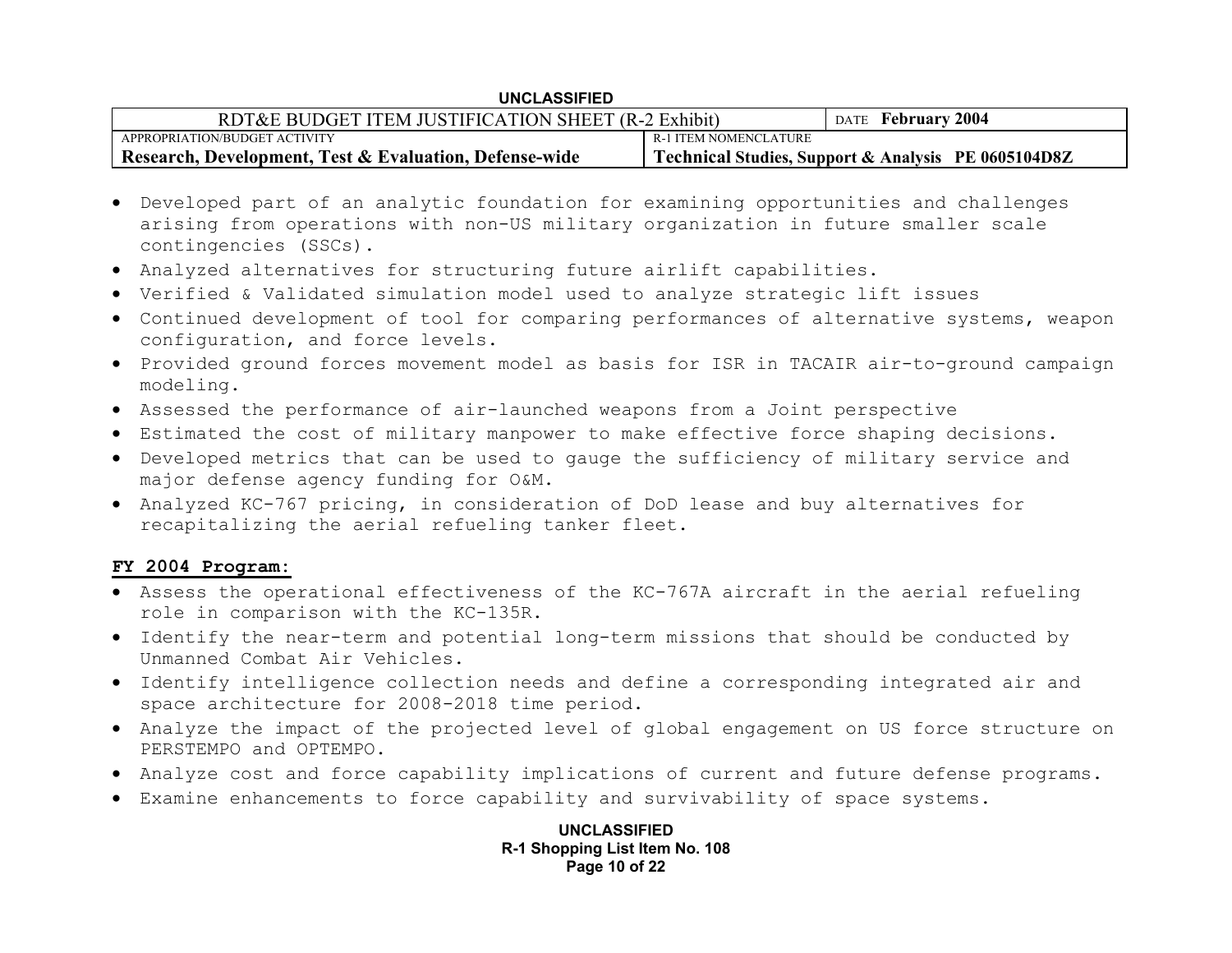| RDT&E BUDGET ITEM JUSTIFICATION SHEET (R-2 Exhibit)    |                       | DATE February 2004                                  |
|--------------------------------------------------------|-----------------------|-----------------------------------------------------|
| APPROPRIATION/BUDGET ACTIVITY                          | R-1 ITEM NOMENCLATURE |                                                     |
| Research, Development, Test & Evaluation, Defense-wide |                       | Technical Studies, Support & Analysis PE 0605104D8Z |

- Analyze C4ISR persistence surveillance and rapid strike capabilities.
- Assess military forces capabilities to better exploit information technology.
- Provide mathematical and scientific support for selected TACAIR analyses and studies.
- Continue the development of enhanced cost estimating tools to support military aircraft development and production.
- Improve methodologies for estimating weapon system development costs by the use of simulation techniques.
- Analyze US forces capabilities to display and sustain forces in an access-denial environment.
- Develop a comprehensive process to estimate the life-cycle cost of the next generation unmanned aerial vehicle systems.
- Develop metrics for sufficiency of military service / major defense agency O&M funding
- Provide research on new tools for estimating costs of new development programs in key product sectors.
- Provide technical analysis of selected aviation and ground systems and platforms.
- Estimate the market value and DoD cost to vacate the 1710-1755MHz spectrum.
- Analyze tradeoffs among Ground Moving Target Indicator (GMTI) and cruise missile defense sensor systems.
- Examine the force structure of the Navy Expeditionary Strike Group (ESG).
- Evaluate the effectiveness, costs, operational risks, technological risks, and programmatic risks of alternative joint UCAV and Airborne Electronic Attack (AEA) platform options.
- Examine O&M execution data in support of the Planning, Programming, Budgeting, and Execution System (PPBES).
- Assess the effectiveness and cost of tactical Unmanned Air Vehicles (UAVs).

**UNCLASSIFIED R-1 Shopping List Item No. 108 Page 11 of 22**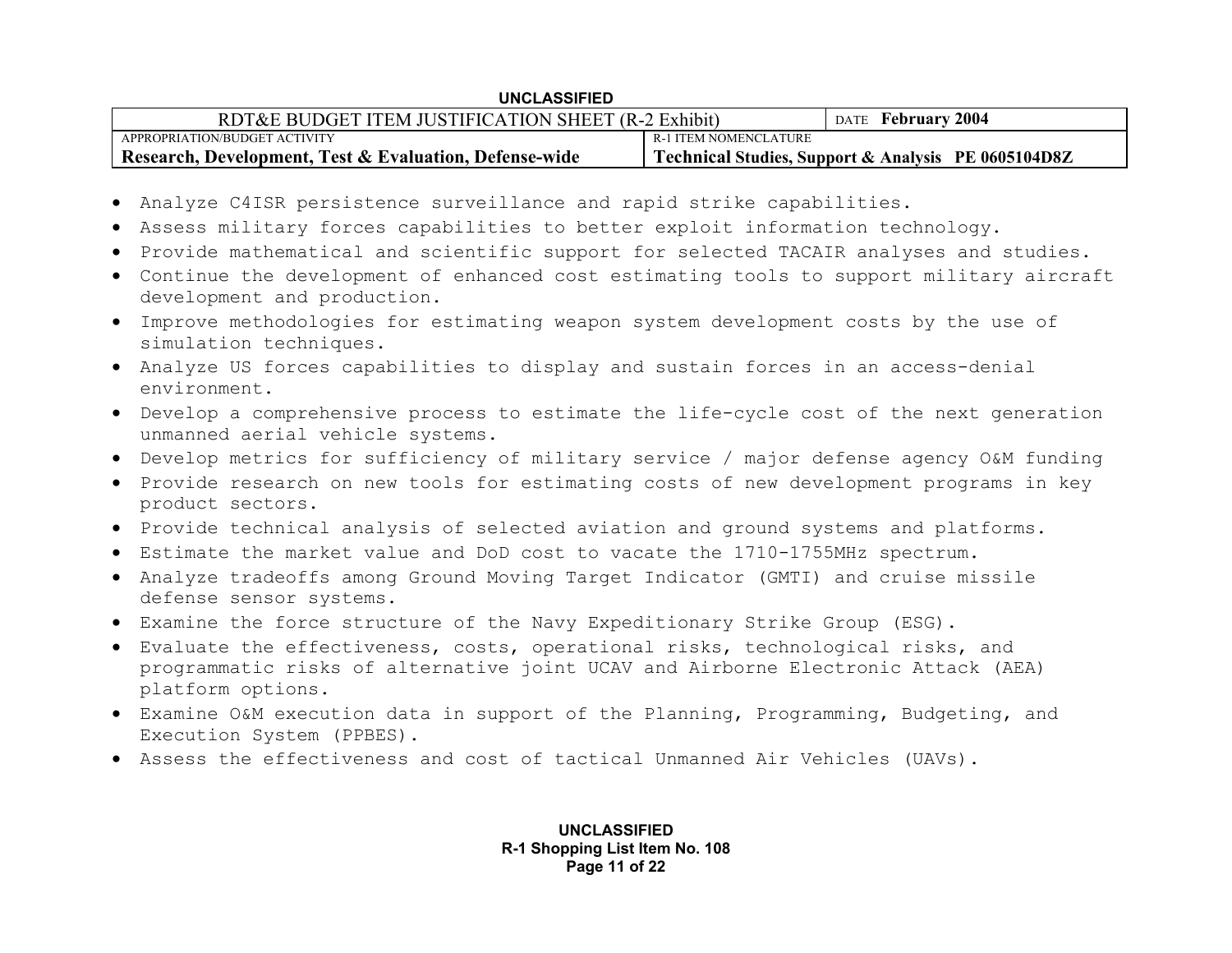| <b>UNCLASSIFIED</b> |
|---------------------|
|---------------------|

| RDT&E BUDGET ITEM JUSTIFICATION SHEET (R-2 Exhibit)    |                       | DATE February 2004                                  |
|--------------------------------------------------------|-----------------------|-----------------------------------------------------|
| APPROPRIATION/BUDGET ACTIVITY                          | R-1 ITEM NOMENCLATURE |                                                     |
| Research, Development, Test & Evaluation, Defense-wide |                       | Technical Studies, Support & Analysis PE 0605104D8Z |

- Examine the potential impact of force transformation on logistics footprints (number of personnel, numbers and types of units), supply requirements, and deployment timelines and requirements.
- Develop methods for assessing the likely cost and schedule implications of capability needs as developed by the Joint Capabilities Integration and Development System (JCIDS) and as evaluated by the Enhanced Planning Process (EPP).
- Provide senior leaders with key analyses to aid in resource allocation decisions and will directly enhance defense planners' ability to make the most effective use of scarce collective defense resources.
- Assess the impact of various combinations of pre-positioned equipment and forward-based forces and their impact on both mobility requirements and modernization decisions for the C-5, C-17, KC-10, KC-135, C-130 and future airlift/tanker aircraft.
- Examine medical missions, capabilities, and forces in support of defending the homeland; deterring aggression and coercion forward in critical regions; swiftly defeating aggression in overlapping major conflicts while preserving the option to call for a decisive victory in one of the conflicts; and conducting a limited number of smaller-scale contingencies.
- Support the Secretary of Defense's Integrated Global Presence and Basing Strategy initiative by providing rough order of magnitude facilities cost estimates for Forward Operating Bases (FOBs) and Forward Operating Locations (FOLs).
- Examine critical air warfare problems: air-to-air campaigns; integration of intelligence, surveillance, and reconnaissance (ISR) into air campaigns; end game maneuver; the physics of target acquisition and track in air campaigns; modeling a responsive and adaptive adversary; and more.
- Improve the ability to evaluate program assumptions on costs and benefits of software development programs and strategies.

**UNCLASSIFIED R-1 Shopping List Item No. 108 Page 12 of 22**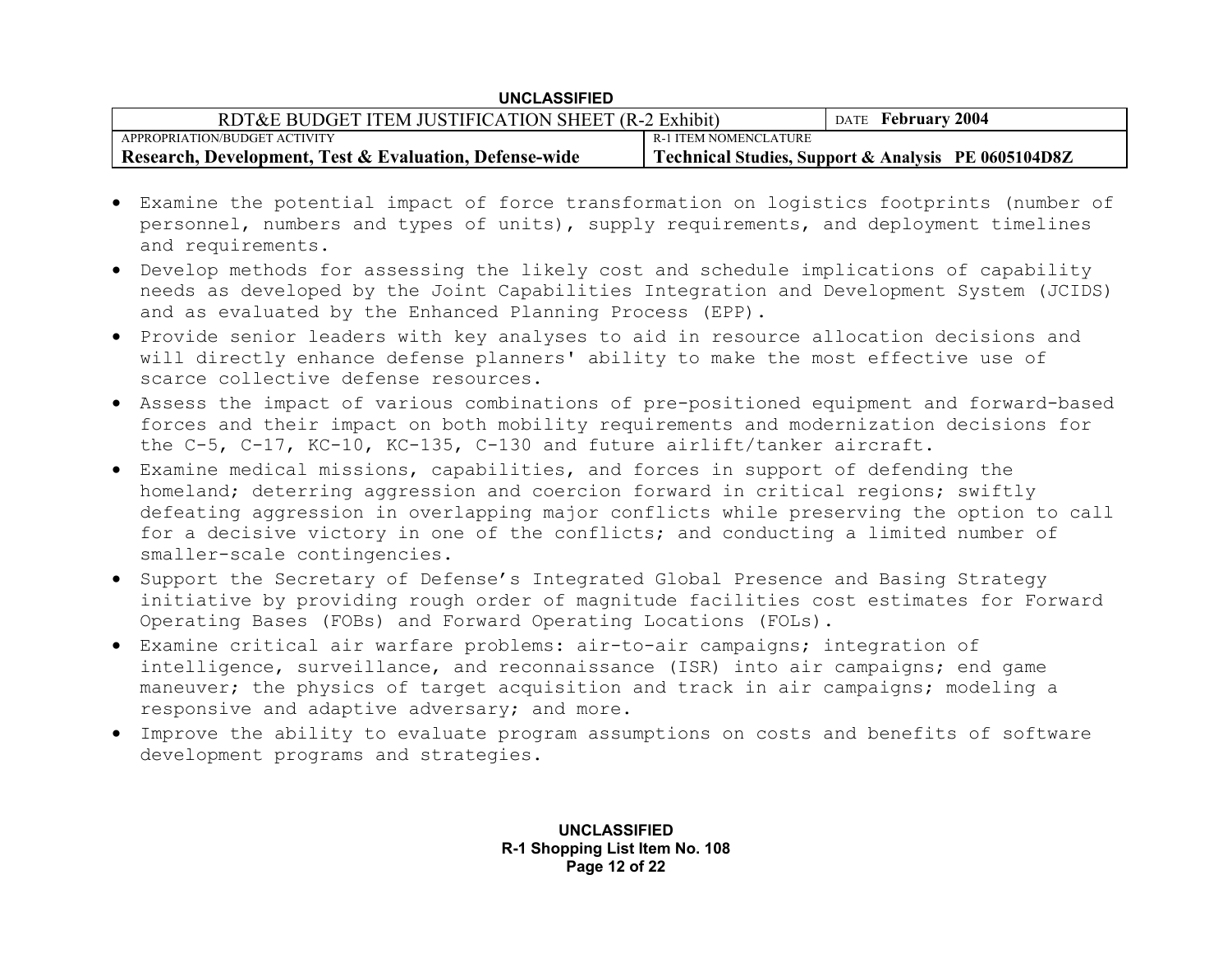| RDT&E BUDGET ITEM JUSTIFICATION SHEET (R-2 Exhibit)                 |                       | DATE February 2004                                  |
|---------------------------------------------------------------------|-----------------------|-----------------------------------------------------|
| APPROPRIATION/BUDGET ACTIVITY                                       | R-1 ITEM NOMENCLATURE |                                                     |
| <sup>1</sup> Research, Development, Test & Evaluation, Defense-wide |                       | Technical Studies, Support & Analysis PE 0605104D8Z |

- Improve databases and methods for estimating the costs to conduct defense systems remanufacturing, upgrades, modifications, service life extension programs and depot repair activities.
- Improve taxonomies for analyses of forces and missions and improve methods for estimating resource requirements for transformed military forces.
- Perform analyses to improve the Department's understanding of the complex relationship among resources allocated to Central Training, major characteristics of force structure, and the Department's investments in training and learning technologies.
- Develop a set of approaches and comprehensive processes to estimate the life cycle cost of next generation mission systems and avionics.
- Develop a comprehensive, global assessment of programmed operations and maintenance (O&M) funding.
- Analyze the tradeoffs between different operating concepts (CONOPs), platforms and systems in a challenging USW campaign.
- Develop alternative force/capability options for the QDR containing ambitious initiatives to mitigate future risks by transforming the force.

## **FY 2005 Plan:**

- Provide senior leaders with key analyses to aid in resource allocation decisions and enhance defense planners ability to make the most effective use of scarce defense resources in support of transformation and capabilities-based planning.
- Establish a Cost Estimating Institute that will facilitate cooperative activities with industry and academia.
- Continue development of a critical management indicators, tools, and techniques for incorporation into the DPP materials used to provide DoD senior leadership with an overview of the long term trends, "health", and affordability of the defense program..
- Review army force and manpower issues that arise as part of the Program Review process.

**UNCLASSIFIED R-1 Shopping List Item No. 108 Page 13 of 22**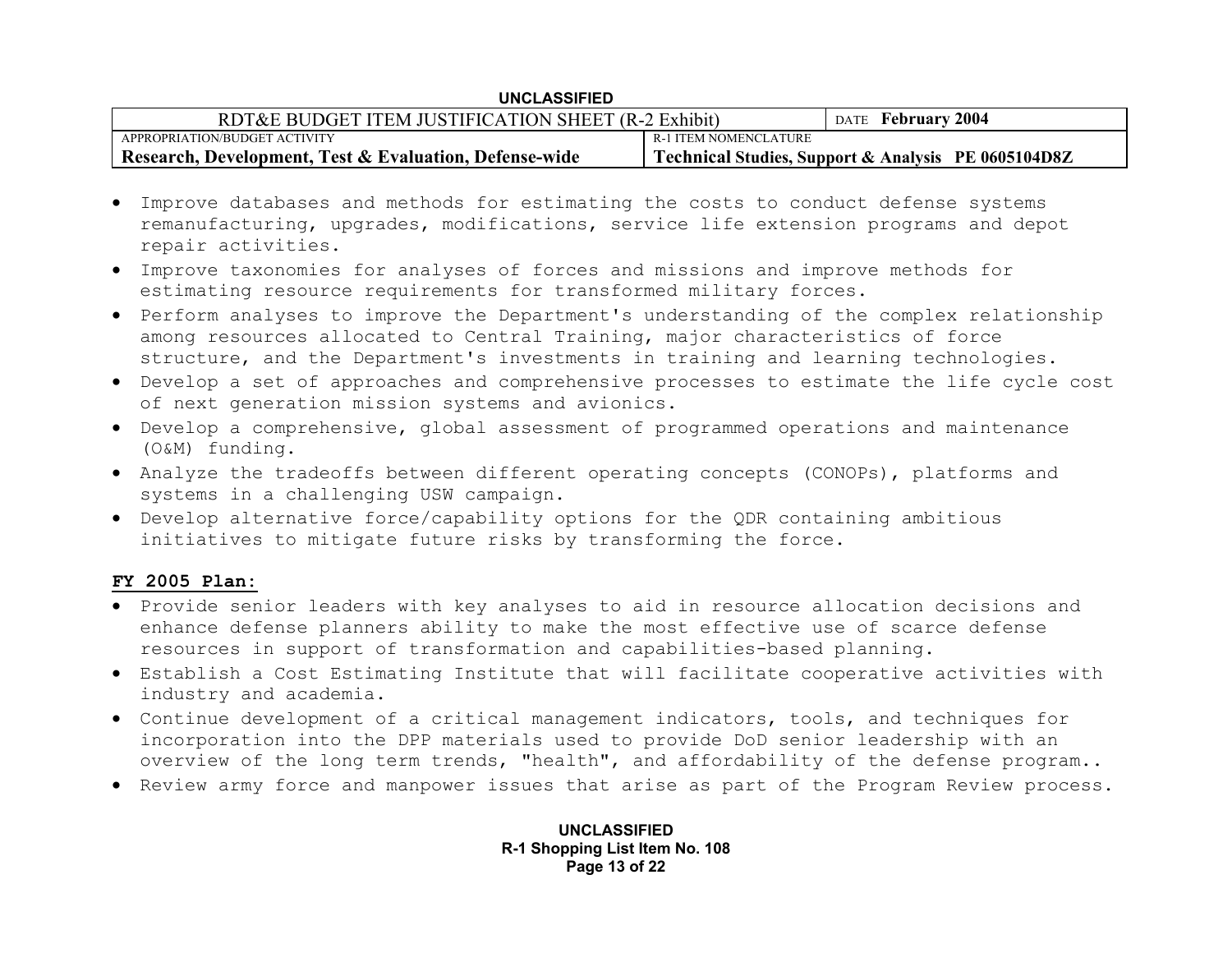| RDT&E BUDGET ITEM JUSTIFICATION SHEET (R-2 Exhibit)               |                       | DATE February 2004                                  |
|-------------------------------------------------------------------|-----------------------|-----------------------------------------------------|
| APPROPRIATION/BUDGET ACTIVITY                                     | R-1 ITEM NOMENCLATURE |                                                     |
| <b>Research, Development, Test &amp; Evaluation, Defense-wide</b> |                       | Technical Studies, Support & Analysis PE 0605104D8Z |

- Improve tools for comparing performance of alternative systems, weapon configurations, and force levels.
- Improved PA&E's ability to evaluate program assumptions in areas related to software.
- Provide analytical support to senior DoD leadership for development of the Quadrennial Defense Review (QDR).
- Analyze future airlift structures to help with the decision on whether to shut down the C-17 production line.
- Develop new tools to support Capabilities-Based Planning
- Build analytical baselines in support of the Analytical Agenda.
- Perform analyses to support issue teams in the Enhanced Planning Process.

## **Technical Support for the Under Secretary of Defense (POLICY)**

## **FY 2003 Accomplishments:**

- Smallpox Research Experts Group. The priorities established will be used to shape U.S. research plans
- Allied Defense Burdensharing and Capability Analysis report, a Congressionally-mandated report (w/PA&E)
- Completed developing scenarios for forecasting future insurgency threats
- Independent assessment of the needed structure and resources for USSOCOM to more effectively pursue the war on terrorism
- Evaluated Theater Security Cooperation Strategies
- Study to examine and estimate the prospective development of five Middle East economies under reformed economic and political institutions, including the issue of how U.S. policy might help foster improved institutions
- Analyzed the central issues attendant upon Korean unification, including both its economic and security-related consequences

**UNCLASSIFIED R-1 Shopping List Item No. 108 Page 14 of 22**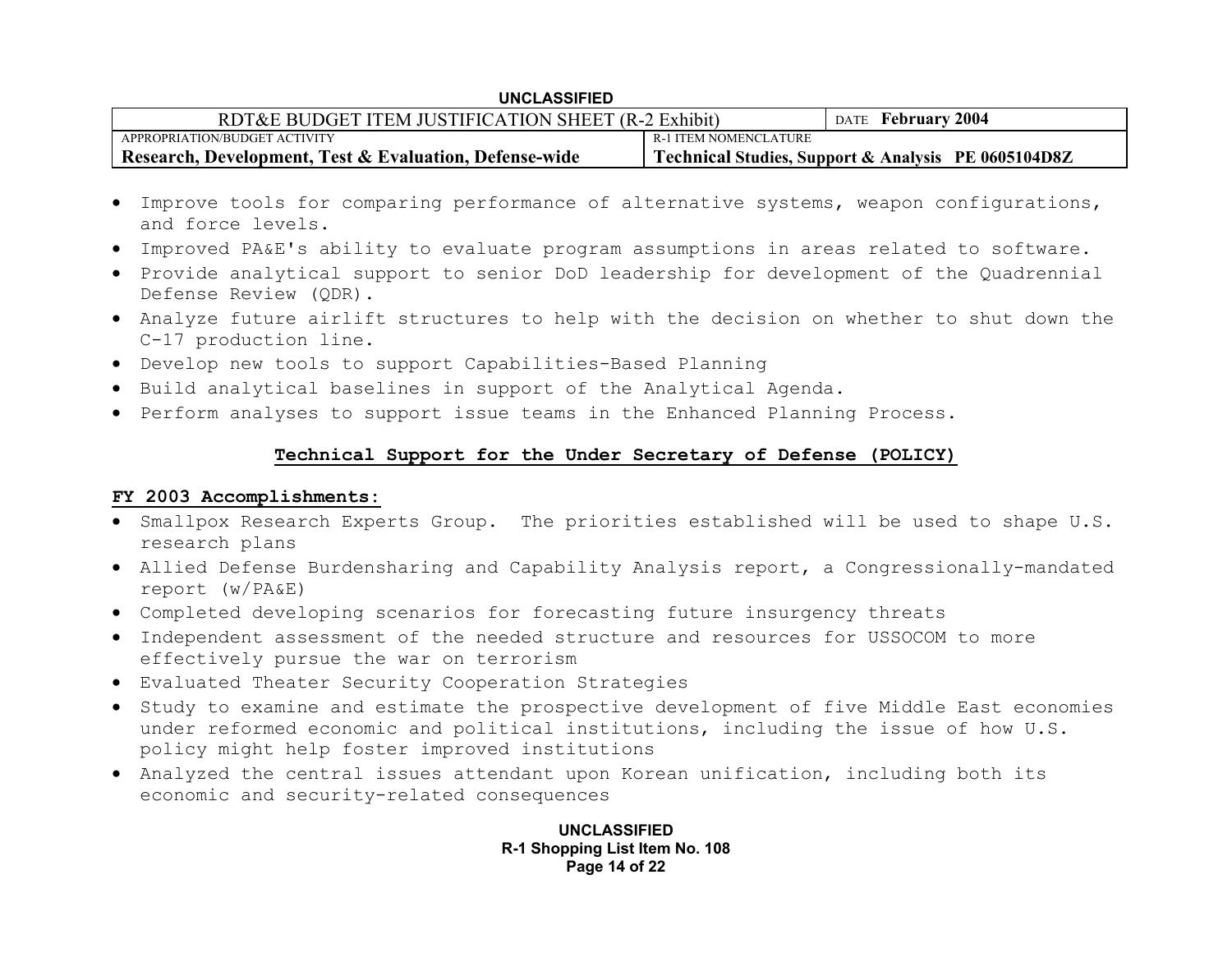| RDT&E BUDGET ITEM JUSTIFICATION SHEET (R-2 Exhibit)               |                       | DATE February 2004                                  |
|-------------------------------------------------------------------|-----------------------|-----------------------------------------------------|
| APPROPRIATION/BUDGET ACTIVITY                                     | R-1 ITEM NOMENCLATURE |                                                     |
| <b>Research, Development, Test &amp; Evaluation, Defense-wide</b> |                       | Technical Studies, Support & Analysis PE 0605104D8Z |

- Studied Turkish Economic Institutions, International Aid, and the Turkish Role in NATO
- Studied the international oil market and the potential economic consequences of an oil embargo
- Launched a major effort to develop scenarios and planning tools for use in connection with the Defense Planning Guidance and capabilities-based planning and programming
- Developed a set of alternate strategic concepts to help develop a warfighting strategy that includes direction for our forces to be able to swiftly defeat the efforts of an adversary
- Identified and documented the key characteristic of current Defense and State Department defense security cooperation programs and how well those programs relate to the objectives and direction provided in the Security Cooperation Guidance (co-funded and co-sponsored with other OSD components)

### **FY 2004 Program:**

- Research the Russian economy, including the status and prospects for Russian economic and institutional reform and the implications for Russian relations with North Korea, Iran, and Cuba
- Study manning the Special Operations Forces, focusing on some critical current and near-term manning issues.
- Develop force capability option packages to help assess ways to mitigate future risk by transforming the force in distinctive ways that can be used in the next QDR (cofunded/co-sponsored with other components)
- Continue analyzing the North Korean nuclear threat
- Initiate a study on Designing a Homeland Strategy for the  $21^{\rm st}$  Century
- Conduct a study on the terrorist threat in Africa
- Develop a strategy for integrated oversight and management of various DoD international education programs

**UNCLASSIFIED R-1 Shopping List Item No. 108 Page 15 of 22**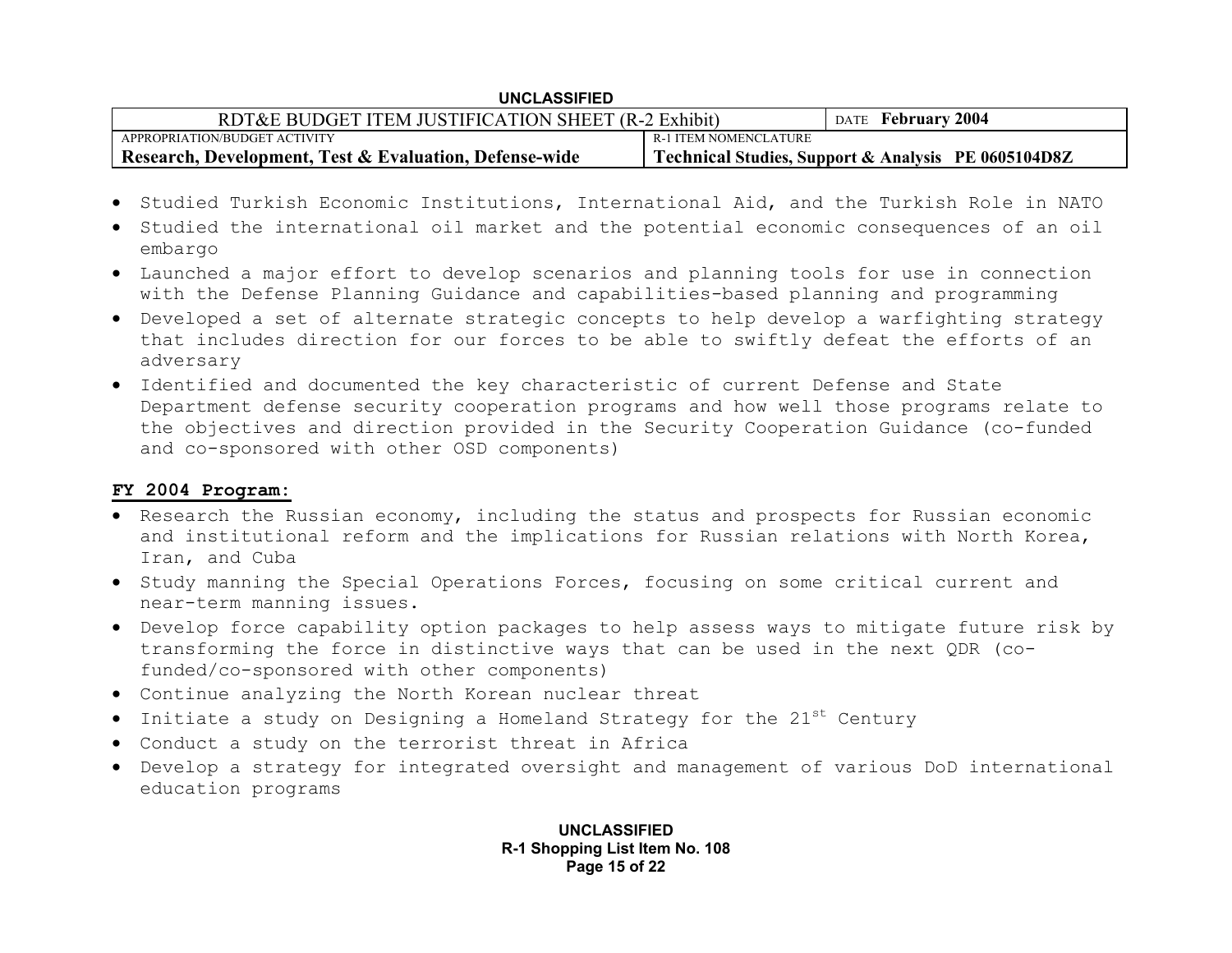| RDT&E BUDGET ITEM JUSTIFICATION SHEET (R-2 Exhibit)    |                       | DATE February 2004                                  |
|--------------------------------------------------------|-----------------------|-----------------------------------------------------|
| APPROPRIATION/BUDGET ACTIVITY                          | R-1 ITEM NOMENCLATURE |                                                     |
| Research, Development, Test & Evaluation, Defense-wide |                       | Technical Studies, Support & Analysis PE 0605104D8Z |

- Develop new Triad Master Plan, consistent with the Defense Planning Guidance and the Nuclear Posture Review guidance
- Continue the Allied Defense Burdensharing and Capability Analysis report, a Congressionally-mandated report
- Study how transformation efforts can be harnessed to maintain U.S. strategic superiority in an unpredictable world

## **FY 2005 Plan:**

- Conduct various studies and research dealing with homeland defense
- Conduct studies and analyses dealing with deterring and responding to terrorism
- Conduct studies that support the goals and requirements of the Quadrennial Defense Review
- Continue research and studies on transforming the force
- Continue work on developing ways to counter the threat posed by weapons of mass destruction
- Conduct regionally-focused studies and other analyses on areas of interest to the new administration

## **Technical Support for the Under Secretary of Defense (Personnel & Readiness)**

### **FY 2003 Accomplishments:**

- Continued the development of a model of long-term operations and support costs, and identified major cost-drivers.
- Continued to evaluate the effect on military training of encroachments on training ranges in CONUS, and extend the analysis to OCONUS training ranges.
- Monitored and analyzed trends in performance metrics collected as part of the Human Resources Strategic Plan.

**UNCLASSIFIED R-1 Shopping List Item No. 108 Page 16 of 22**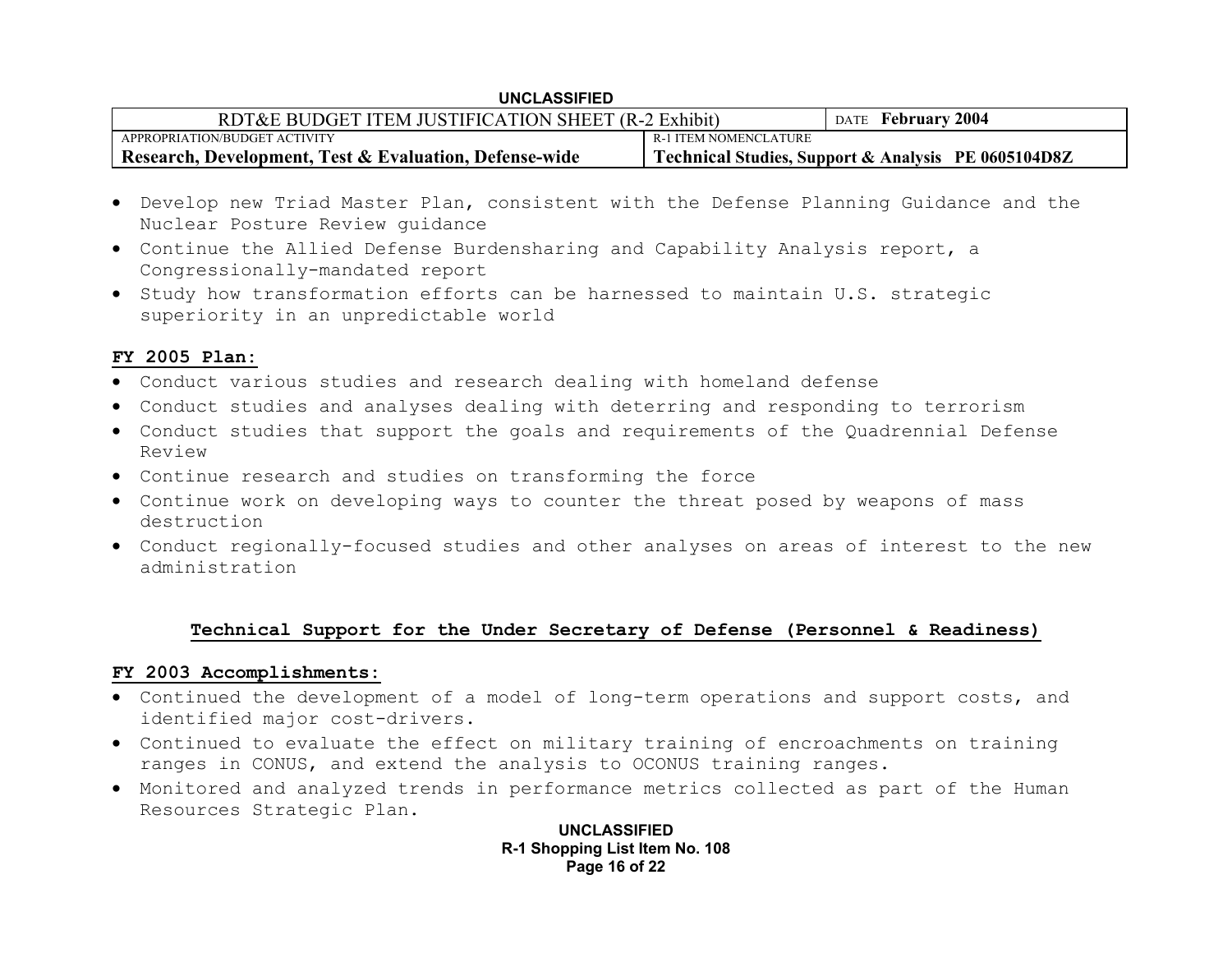| RDT&E BUDGET ITEM JUSTIFICATION SHEET (R-2 Exhibit)    |                       | DATE February 2004                                  |
|--------------------------------------------------------|-----------------------|-----------------------------------------------------|
| APPROPRIATION/BUDGET ACTIVITY                          | R-1 ITEM NOMENCLATURE |                                                     |
| Research, Development, Test & Evaluation, Defense-wide |                       | Technical Studies, Support & Analysis PE 0605104D8Z |

- Estimated the costs of varying size and frequency of Reserve Component mobilizations, and analyzed alternate ways of managing variable periods of activation for reservists.
- Developed and evaluated more flexible tools for the management of the civilian workforce.
- Monitored and analyzed recruiting/retention programs of both military and civilian personnel, and their effectiveness in meeting the Department's need for quality people.
- Evaluated the cost-effectiveness and quality of care provided in the Military Health System (MHS) under the new Managed Care Support Contracts, the National Mail Order Pharmacy Contract, and other MHS initiatives.
- Monitored equal opportunity and sexual harassment policies and examined their effectiveness.
- Continued the assessment of child-care needs of military families.
- Assessed the need for proactive support of employment opportunities for spouses of military members.
- Developed policies to support easier movement among active and reserve components.
- Responded to congressional mandates and directives.

### **FY 2004 Program:**

- Conclude the development of a model to forecast long-term operations and support costs based on major cost-drivers.
- Continue analysis of compensation issues.
- Analyze the implementation to date of TRICARE for Life benefit.
- Continue research support for the Department's recruiting and advertising programs.
- Evaluate the implementation of performance metrics in the P&R mission areas.
- Evaluate retention goals in view of changing personnel needs in the military.

**UNCLASSIFIED R-1 Shopping List Item No. 108 Page 17 of 22**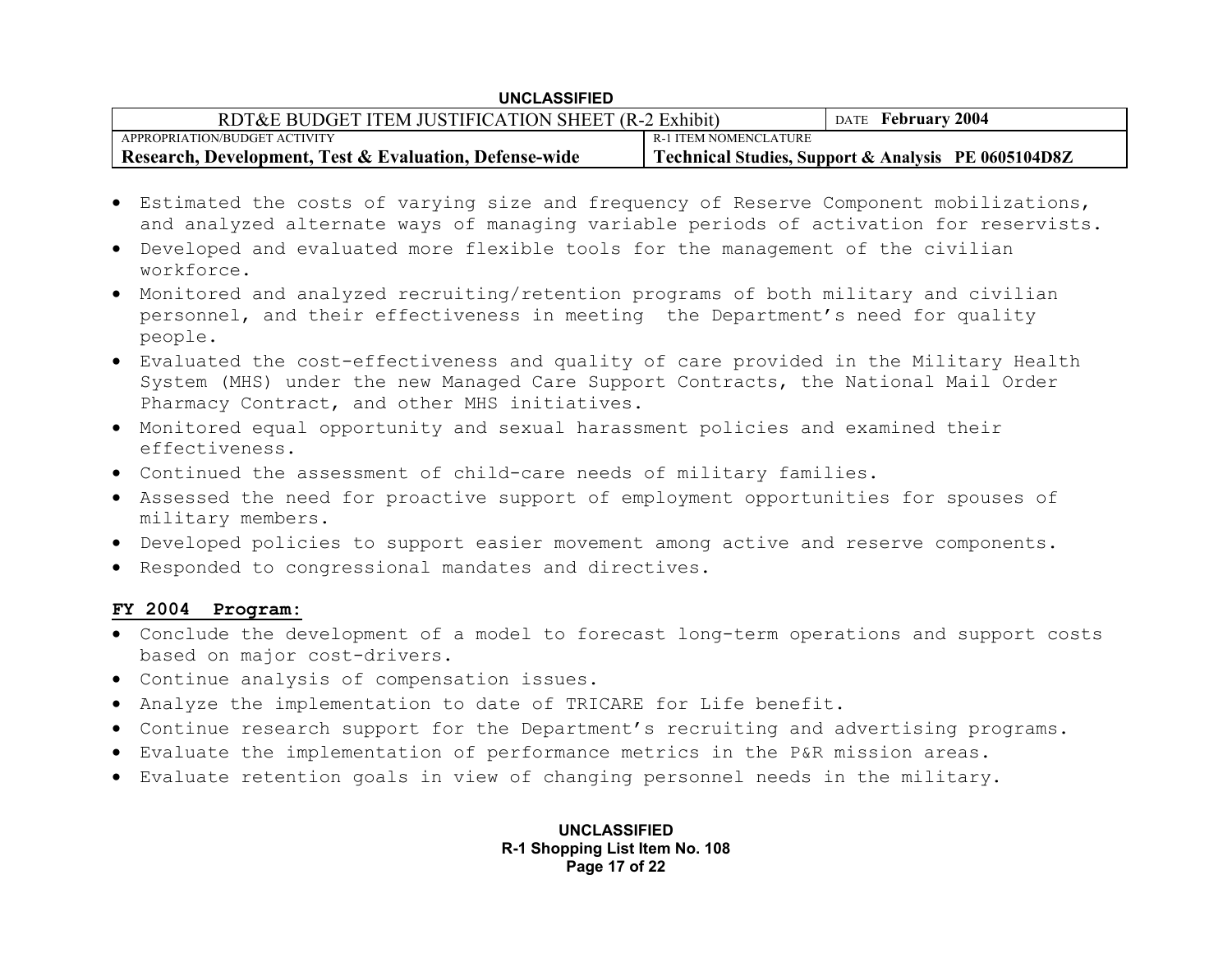| RDT&E BUDGET ITEM JUSTIFICATION SHEET (R-2 Exhibit)               |                       | DATE February 2004                                  |
|-------------------------------------------------------------------|-----------------------|-----------------------------------------------------|
| APPROPRIATION/BUDGET ACTIVITY                                     | R-1 ITEM NOMENCLATURE |                                                     |
| <b>Research, Development, Test &amp; Evaluation, Defense-wide</b> |                       | Technical Studies, Support & Analysis PE 0605104D8Z |

- Continue to explore the effects of more flexible career lengths and paths for military personnel.
- Conclude the assessment of child-care needs and preferences of military families, and the exploration of alternate ways the Department can provide child care.
- Analyze the impact of multiple and long-term deployments of reservists on reserve retention.
- Develop new approaches to using non-uniformed personnel in order to free military personnel for core military functions.
- Analyze approaches to eliminating domestic violence in the U.S. military.
- Develop total cost factors to support decisions concerning the conversion of military to civilian positions.
- Conclude the qualitative review of the Military Health System.
- Conclude the assessment of the military medical benefit.
- Develop approaches to managing and coordinating health care for dually-eligible beneficiaries of the Military Health Program.
- Respond to congressional mandates and directives.

### **FY 2005 Plans:**

- Complete analysis of the alternate career path (Up or Stay Military officer) pilot project.
- Begin evaluating and providing "lessons learned" from the new National Security Personnel System (NSPS).
- Continue research to understand the most cost-effective ways to recruit and retain quality civilians.
- Analyze the full costs of family support, and Morale, Welfare, and Recreation activities, for deployed military personnel.
- Develop a strategic approach to joint personnel management.

**UNCLASSIFIED R-1 Shopping List Item No. 108 Page 18 of 22**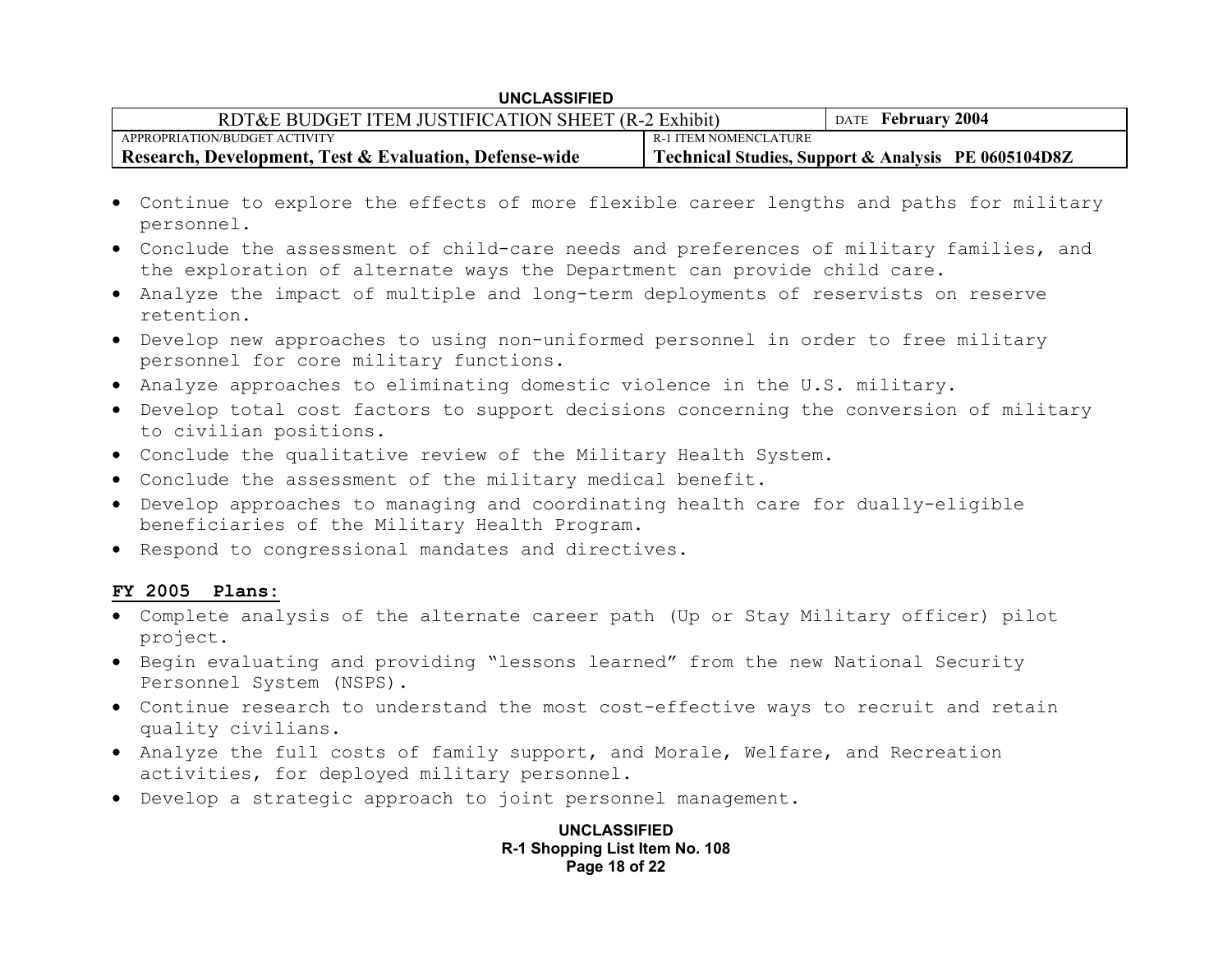| RDT&E BUDGET ITEM JUSTIFICATION SHEET (R-2 Exhibit)    |                       | DATE February 2004                                  |
|--------------------------------------------------------|-----------------------|-----------------------------------------------------|
| APPROPRIATION/BUDGET ACTIVITY                          | R-1 ITEM NOMENCLATURE |                                                     |
| Research, Development, Test & Evaluation, Defense-wide |                       | Technical Studies, Support & Analysis PE 0605104D8Z |

- Re-examine the compensation package for active and reserve military, in view of the recruiting/retention needs of a refocused military.
- Develop a strategic overview of the skills and competencies needed in both civilian and military workforces in view of recent aggressive efforts to convert military to civilian positions wherever possible.
- Develop a robust analysis of the medical readiness needs of a global strategy of 1-4-2- 1.
- Evaluate ways to support the employers of mobilized reservists.
- Analyze the extent to which diversity improves team performance in the military.
- Conclude the evaluation of original ways to compensate personnel for distance-learning and other just-in-time training programs.
- Respond to congressional mandates and directives.

# **Technical Support for the Assistant Secretary of Defense (Networks & Information Integration) [ASD (NII)]**

### **FY 2003 Accomplishments:**

- Conducted an independent assessment panel of the proposed USD(I).
- Initiated an investment strategy and integrated architecture for Combat Identification Systems (CID) to guide requirements generation in achieving integration of capabilities.
- Conducted a study to identify deficiencies in or changes in direction of ongoing Navigation Warfare activities across the DoD.
- Developed a migration strategy for DoD radar systems that will be adversely impacted by commercial communication systems.
- Supported informatin assurance collaboration activities.

**UNCLASSIFIED R-1 Shopping List Item No. 108 Page 19 of 22**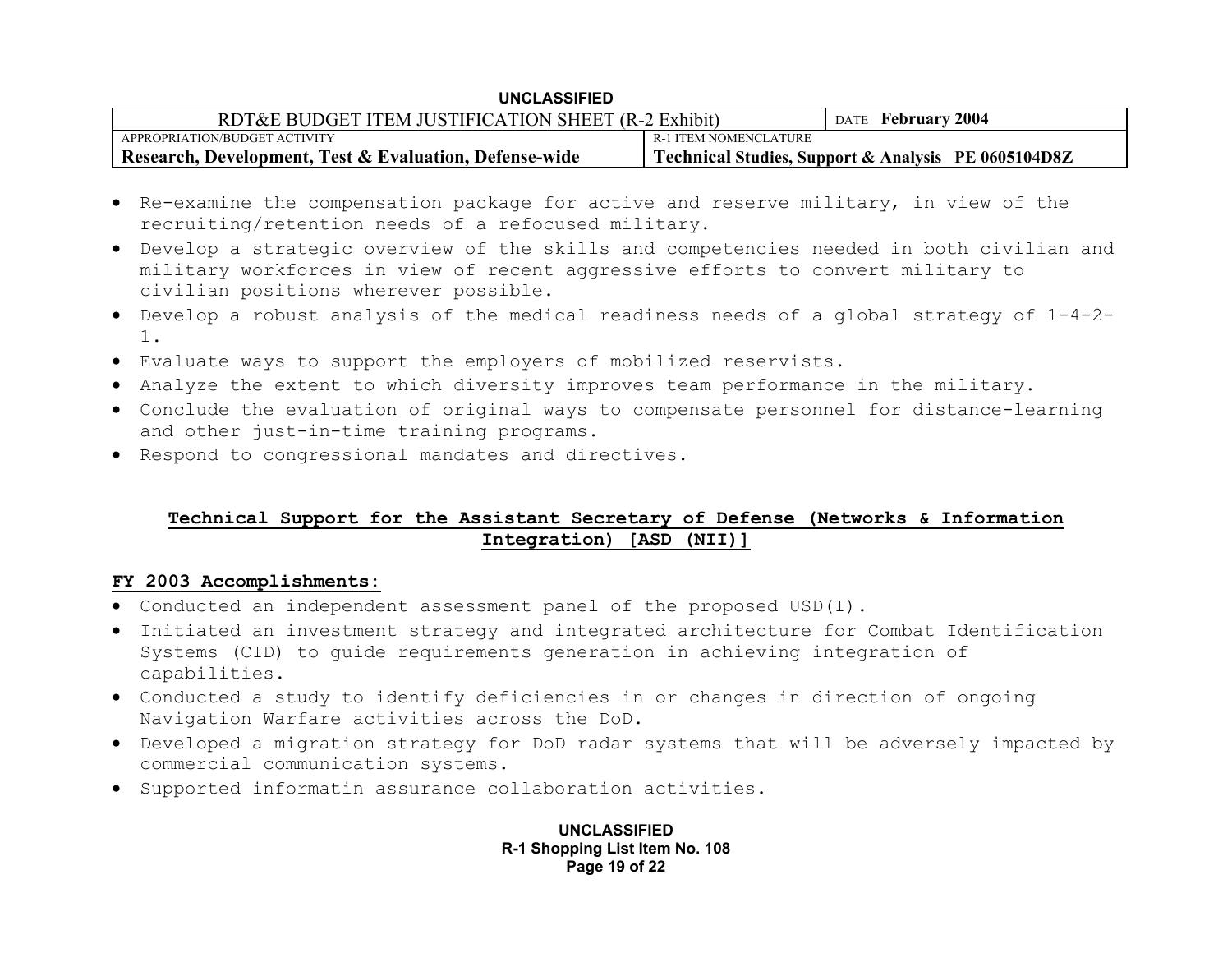| <b>UNCLASSIFIED</b>                                    |                       |                                                     |
|--------------------------------------------------------|-----------------------|-----------------------------------------------------|
| RDT&E BUDGET ITEM JUSTIFICATION SHEET (R-2 Exhibit)    |                       | DATE February 2004                                  |
| APPROPRIATION/BUDGET ACTIVITY                          | R-1 ITEM NOMENCLATURE |                                                     |
| Research, Development, Test & Evaluation, Defense-wide |                       | Technical Studies, Support & Analysis PE 0605104D8Z |

## **FY 2004 Program:**

- Conduct a study to determine the feasibility and technology needs for JTRS operating at higher bandwidths.
- Develop a migration strategy for DoD RADAR systems that are expected to be adversely impacted by future commercial communication systems.
- Analyze the impact of technology on managing need-to-know in the 21st century and the consequences for the warfighter.
- Conduct a study to improve network-centricity in coalition operations.

## **FY 2005 Plans:**

- Develop a communication programs roadmap for transition to a Net centric environment.
- Build a semantic architecture that enables the sharing of information among military domains to improve collaboration and interoperability.
- Examine the net centric command and control capability within the Unified Command Structure to identify improvements for the shared situational awareness models.

# **Technical Support for the Joint Staff**

## **FY 2003 Accomplishments:**

- Tanker Leasing--Reviewed the operational implications of leasing 767 aircraft.
- Analysis of Narrowband Terminal Efficiency--UHF SATCOM system is the principal path for vital command and control to U.S. forces. Analysis identified inefficiencies in the system, and future efficiencies through new technology.
- Demand Assigned Multiple Access (DAMA)-- The military's current UHF satellite constellation is experiencing excessive user demand, and is incapable of meeting the numerous requirements imposed by worldwide tactical communications missions. DAMA permits several users to share a single channel, and DoD has selected it to mitigate

**UNCLASSIFIED R-1 Shopping List Item No. 108 Page 20 of 22**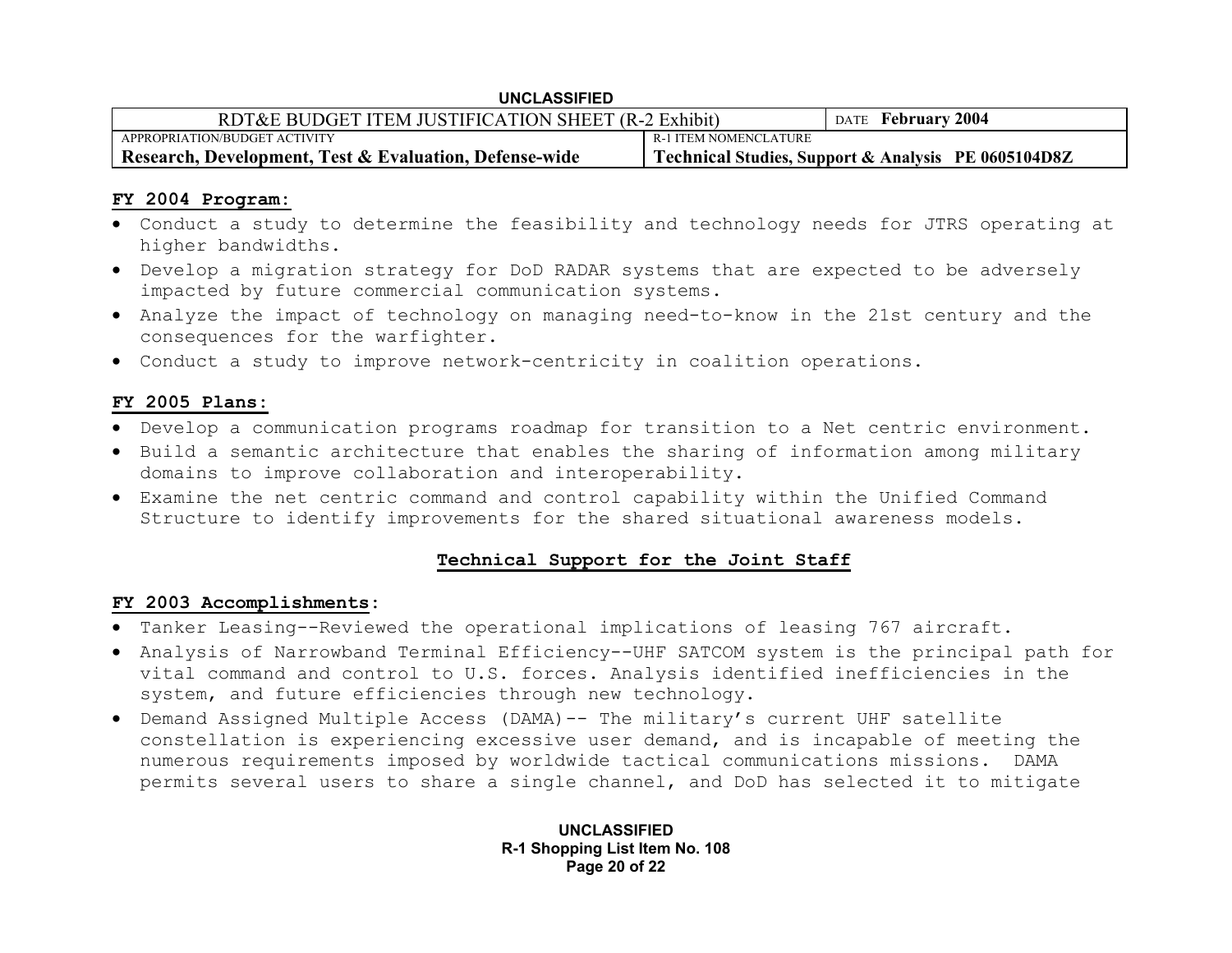| RDT&E BUDGET ITEM JUSTIFICATION SHEET (R-2 Exhibit)               |                       | DATE February 2004                                  |
|-------------------------------------------------------------------|-----------------------|-----------------------------------------------------|
| APPROPRIATION/BUDGET ACTIVITY                                     | R-1 ITEM NOMENCLATURE |                                                     |
| <b>Research, Development, Test &amp; Evaluation, Defense-wide</b> |                       | Technical Studies, Support & Analysis PE 0605104D8Z |

this saturation. Study analyzing terminal fielding, training, and infrastructure set migration objectives.

- Special Operations Forces-- determined how SOF should evolve to meet future needs.
- Non Fixed-Wing-- A study of non fixed-wing aviation plans through 2020, examining new demands created by the changes in defense strategy, gaps in capability, ability to maintain a satisfactory average fleet age, and opportunities for additional commonality, interoperability, and technology insertion.
- Undersea Superiority--study to determine what investment strategy, including new technologies, is needed over the next decade to maintain U.S. undersea preeminence. This analysis provided decision opportunities to maintain this capability through 2015.

### **FY 2004 Program:**

- Develop a plan for transitioning non-essential USSOCOM missions to other forces and agencies.
- "Quick-turnaround" assessments directed by Chairman of the Joint Chiefs of Staff
- GRIFFIN is a network initiative to exchange classified information among the SECRET High national networks of AUS, CA, NZ, UK, and US initially, and later Fr and GE. This study will look at chat- and web-enabling GRIFFIN.
- Global Force Management (GFM) Data--Increase the visibility and accessibility GFM data (e.g., unit, location and event assigned) to DoD planners enabling shorter decision cycles. This near term effort is needed to ensure data interoperability across DOD and shape implementation of DOD Net-Centric Data Strategy.

### **FY 2005 Plans:**

- Mobility Capabilities Study--analysis on which to base C-17 long-lead-time production item decisions
- Operational Availability (OA) Study of joint military capabilities and force employment timelines required to accomplish emerging missions in the Contingency Planning

**UNCLASSIFIED R-1 Shopping List Item No. 108 Page 21 of 22**